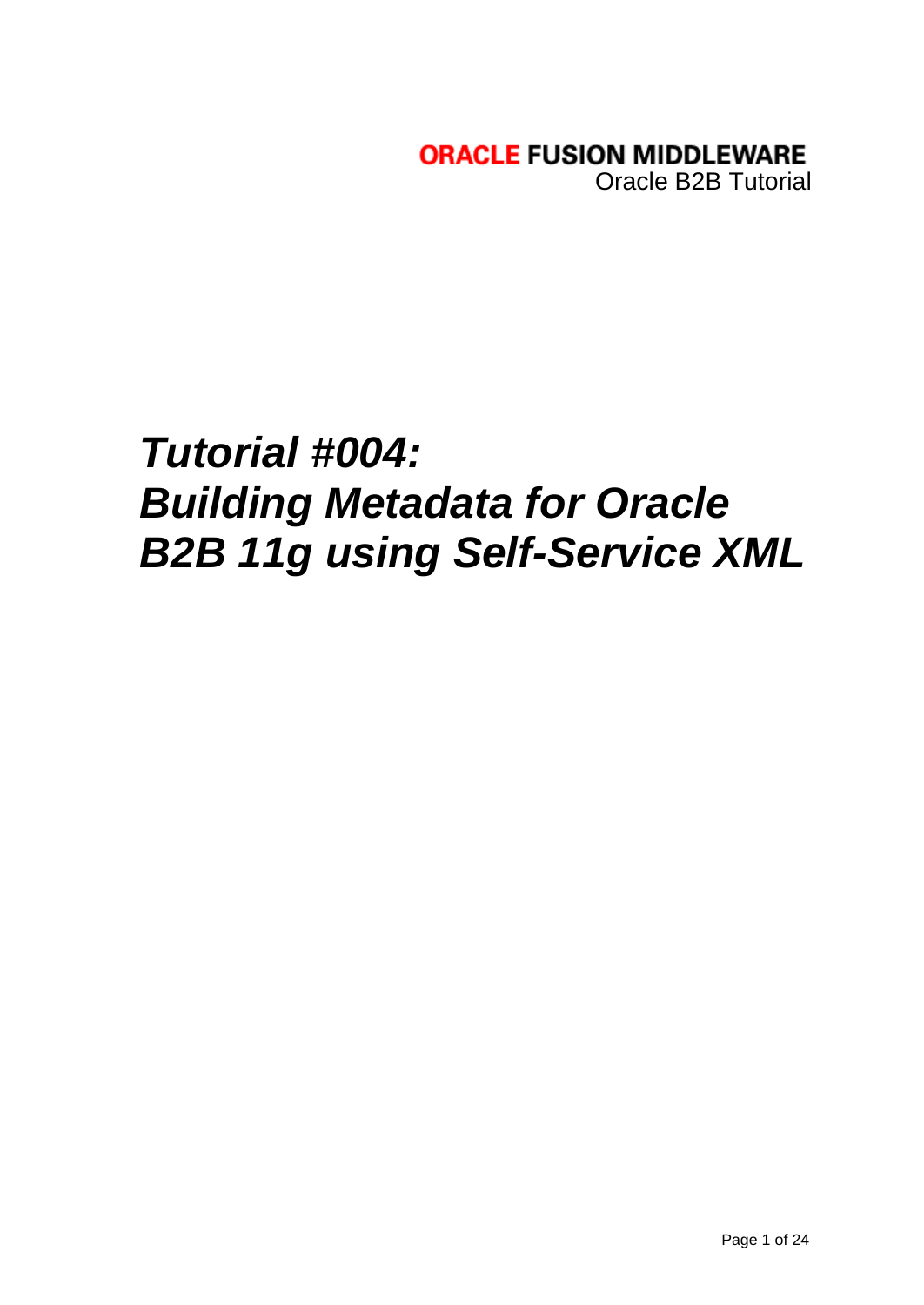# **Contents**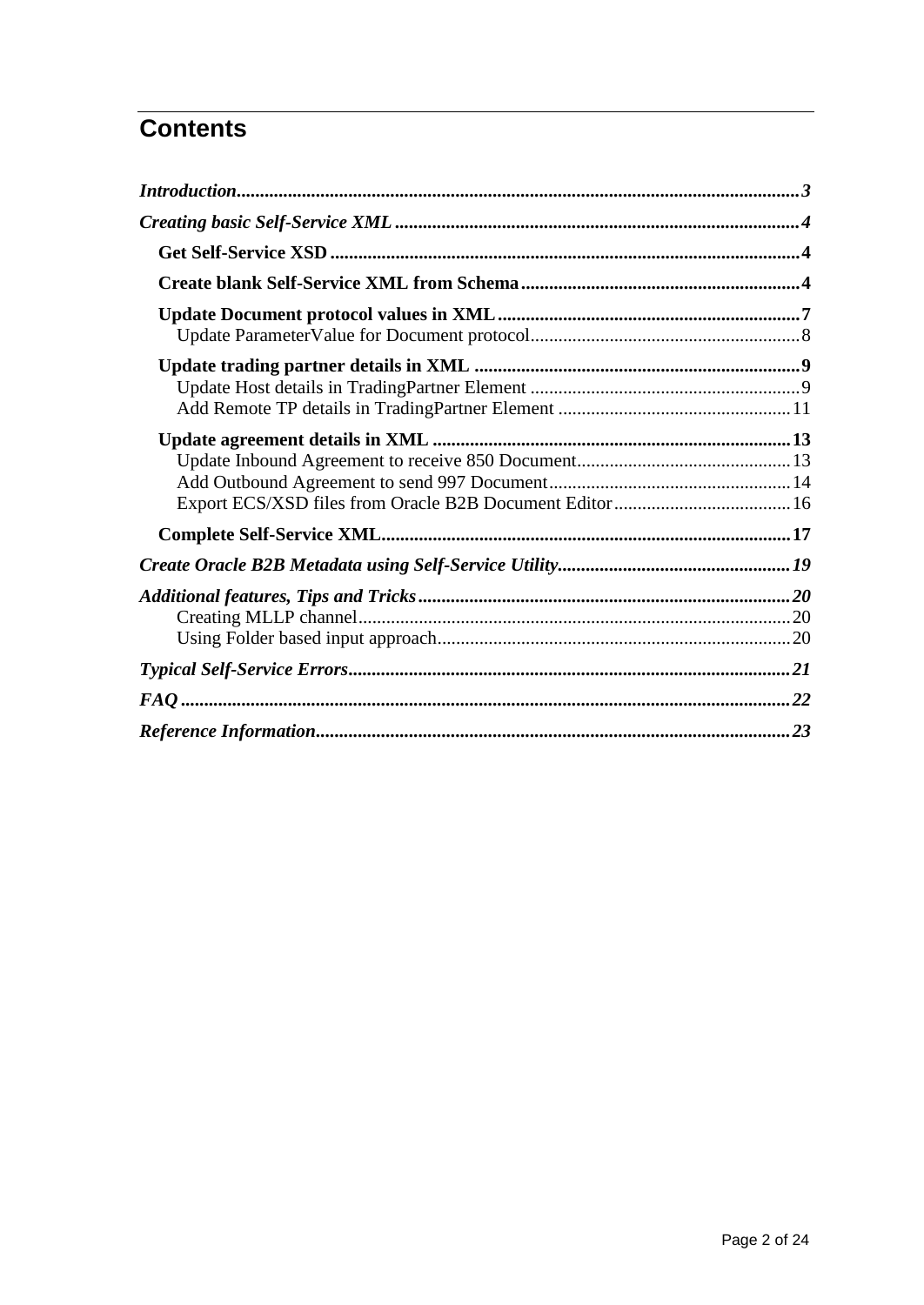# <span id="page-2-0"></span>**Introduction**

Self-Service XML is a simplified metadata of Oracle B2B 11g metadata. This helps user to create bulk amount of document protocol, trading partner, and agreements in a single command.

# **Purpose**

The main purpose of this tech-note is to show Self-Service usage through creating XML based on the Selfservice.xsd, and running the tool using command-line script.

After reading this tech-note, users should be able to independently model Self-Service XML based on the use cases.

# **Audience**

B2B users who want to create/upload bulk configuration using Oracle B2B as an Integration Gateway product and would like to understand various use cases and implementation.

### **Prerequisite**

Basic knowledge of XML and Oracle B2B 11g metadata is must.

### **Assumptions**

This document is based on Oracle Fusion Middleware B2B 11g R1 PS2.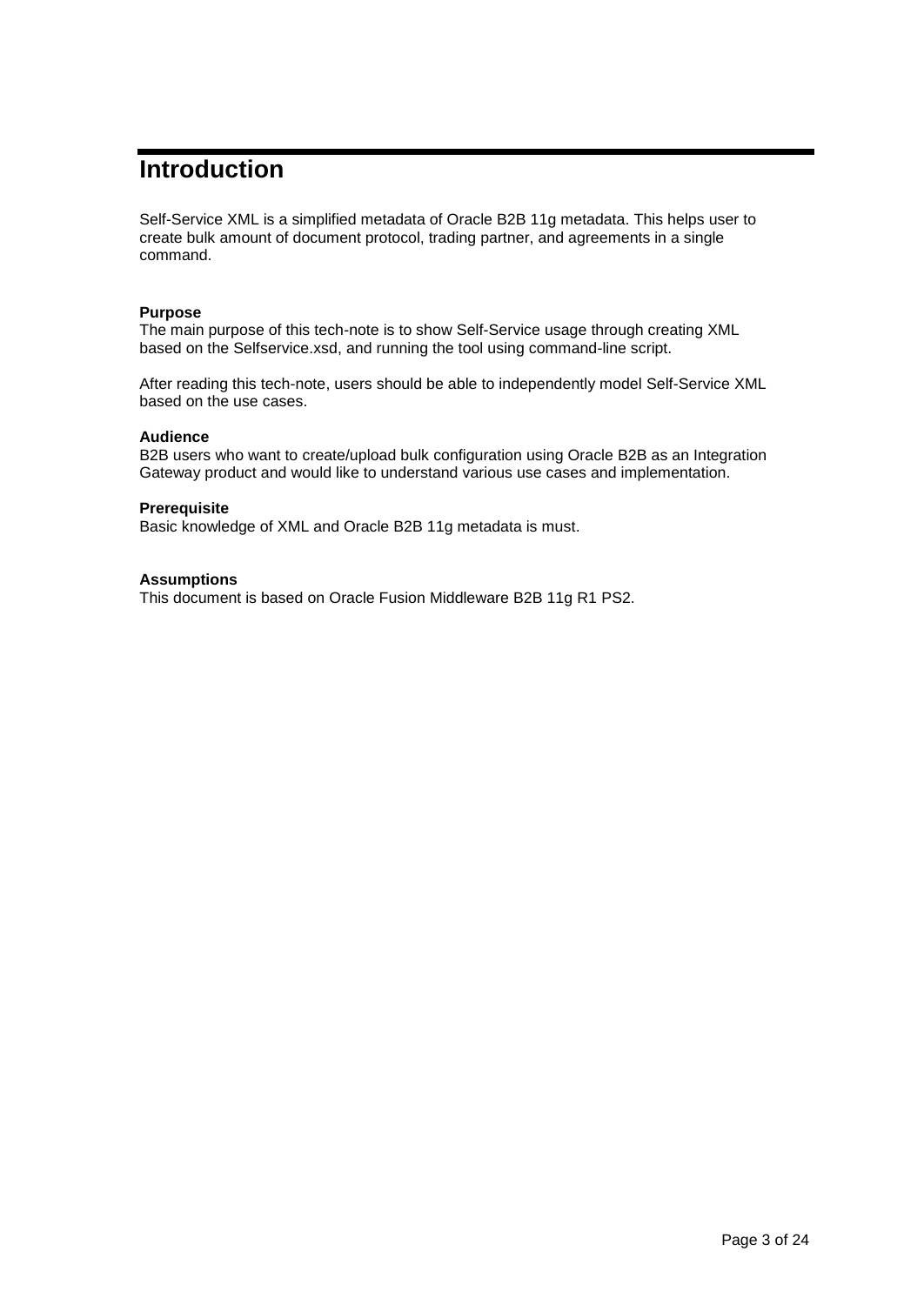# <span id="page-3-0"></span>**Creating basic Self-Service XML**

An XSD also shipped to explain the structure of the Self-Service XML. Appendix in Oracle B2B 11g documentation has the details of the Self-Service supported transport, document protocols, exchange, and its protocols details. Once the XML get created manually or modified from existing sample, this XML has to be given to the Self-Service Utility to convert to the Oracle B2B 11g metadata format. After successful conversion, converted Oracle B2B 11g metadata has to import using B2B UI Import or command-line import. Rest of steps of bringing the agreement to Runtime remains same.



Deploying agreements and modifying the existing configuration are similar for all the document protocols, which will not be explained in this document.

# <span id="page-3-1"></span>**Get Self-Service XSD**

XSD for Self-Service is shipped as part of Oracle SOA-B2B WLS installation. In SOA\_HOME location, all the command-line utilities for Oracle B2B are bundled in single ant script. Using this ANT script's target, Self-Service.xsd will be created.

**Prerequisite**: Set environment variables

| <b>Variable Name</b> | Value                                             |
|----------------------|---------------------------------------------------|
| ORACLE HOME          | Scratch/ <env.user>/fmwhome/AS11gR1SOA</env.user> |
| ANT HOME             | \$ORACLE_HOME//modules/org.apache.ant_1.7.0       |
| JAVA HOME            | \$ORACLE_HOME//jdk160_11                          |

 $\rightarrow$  Run ant command to export Self-Service.xsd

ant -f ant-b2b-util.xml b2bselfservicexsd

<span id="page-3-2"></span>Now, a file with name selfservice.xsd will get created in the ORACLE\_HOME/bin location.

# **Create blank Self-Service XML from Schema**

Using the above created XSD, XML has to be created. Most of the IDEs offers the way to create XML Document from XML Schema. For instance, consider Oracle JDeveloper to create XML.

- $\rightarrow$  Create a Project or use existing project.
- $\rightarrow$  Right click on Project, and Select New.
- → Choose *XML* in Categories panel.
- Choose *XML Document from XML Schema* in *Items* panel.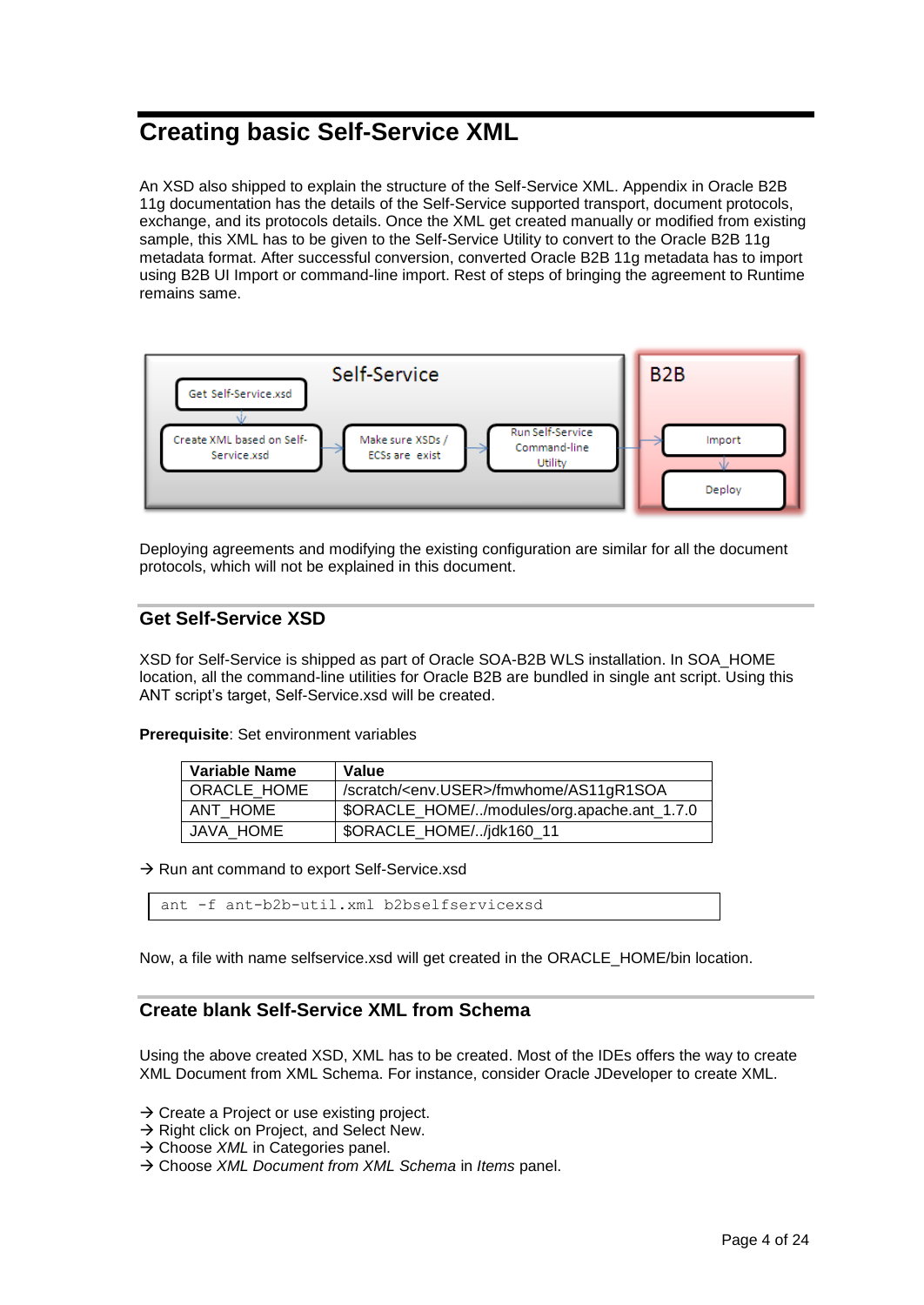| Search All Technologies                                                                                                                                                                                                                                                                                              |                                                                                                                                                                                                                                                                        |                                                                                                                                                                 |
|----------------------------------------------------------------------------------------------------------------------------------------------------------------------------------------------------------------------------------------------------------------------------------------------------------------------|------------------------------------------------------------------------------------------------------------------------------------------------------------------------------------------------------------------------------------------------------------------------|-----------------------------------------------------------------------------------------------------------------------------------------------------------------|
| Categories:                                                                                                                                                                                                                                                                                                          | Items:                                                                                                                                                                                                                                                                 | Show All Descriptions                                                                                                                                           |
| ⊟…General<br>- Applications<br>--- Ant<br>---Connections<br>Deployment Descriptors<br>Deployment Profiles<br>---Diagrams<br>--Java<br>-Projects<br>…UML<br><b>XML</b><br>白…Business Tier<br>-ADF Business Components<br>ADF Mobile Client Business Comp<br>Business Intelligence<br>Data Controls<br>EJB<br>Security | <> XML Document<br>ML Document from XML Schema<br>an XML schema to use to generate an XML file.<br>Application Navigator.<br>XML Localization File (XLIFF)<br>몽 XML Schema<br>몽 XML Schema from XML Document<br>XQuery File<br>↔ XSL Style Sheet<br><b>B</b> XSQL File | Opens the Create XML Document from XML Schema wizard, in which you choose<br>To enable this option, you must select a project or a file within a project in the |

- → Choose **selfservice.xsd** and give XML file name.
- $\rightarrow$  Select Next.

|                          |                        | Create XML Document from XML Schema - Step 1 of 2                                                                         | ≅      |
|--------------------------|------------------------|---------------------------------------------------------------------------------------------------------------------------|--------|
| <b>File Location</b>     |                        |                                                                                                                           |        |
| Choose a file to create. |                        |                                                                                                                           |        |
| XML File:                | BasicSefservicel.xml   |                                                                                                                           |        |
| Directory:               |                        | C:\JDeveloper\mywork\Application5\Project1                                                                                | Browse |
|                          |                        | You can either choose a schema to use, or select from one of schemas already registered through JDeveloper's preferences. |        |
|                          | Use Registered Schemas |                                                                                                                           |        |
|                          | Use Eile System Schema |                                                                                                                           |        |
|                          | Schema Location:       | Z:\selfservice.xsd                                                                                                        | Browse |
|                          |                        |                                                                                                                           |        |
|                          |                        |                                                                                                                           |        |
|                          |                        |                                                                                                                           |        |
|                          |                        |                                                                                                                           |        |
|                          |                        |                                                                                                                           |        |
|                          |                        |                                                                                                                           |        |
|                          |                        |                                                                                                                           |        |
|                          |                        |                                                                                                                           |        |
| Help                     |                        | $<$ Back<br>Next<br>Finish                                                                                                | Cancel |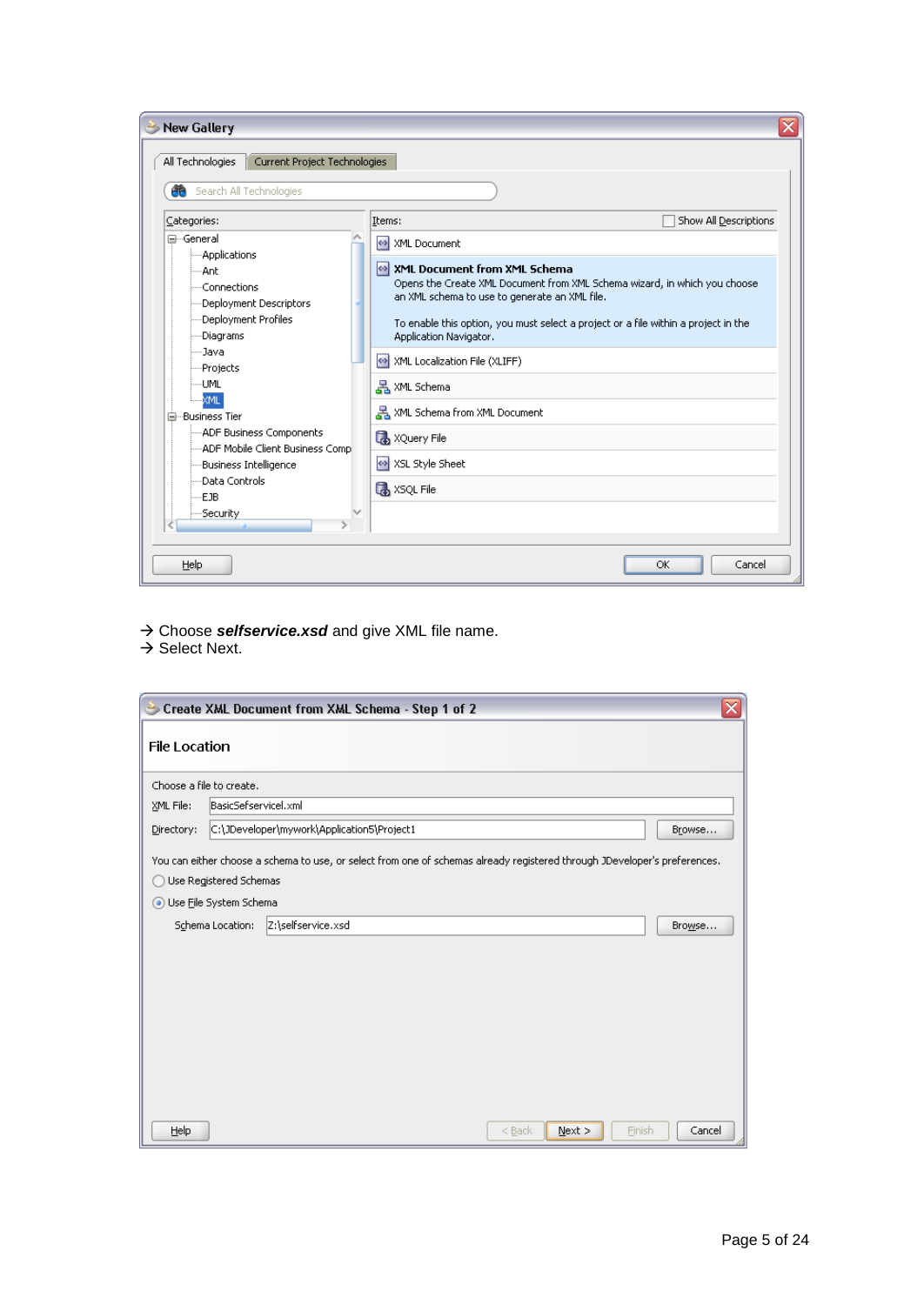Choose Root Element as *SelfService* and Depth as **5**.

|                                 | Create XML Document from XML Schema - Step 2 of 2                                                                                                                                          |
|---------------------------------|--------------------------------------------------------------------------------------------------------------------------------------------------------------------------------------------|
| Options                         |                                                                                                                                                                                            |
|                                 | Select a top level namespace to use while building the instance document, and a starting root element. You may modify the<br>other options to change how the instance document is created. |
| Target Namespace:               | http://xmlns.oracle.com/integration/b2b/selfservice/profile                                                                                                                                |
| Root Element:                   | SelfService                                                                                                                                                                                |
| Depth:                          | ₽<br>l5                                                                                                                                                                                    |
| Encoding:                       |                                                                                                                                                                                            |
| $\odot$ UTF-8                   |                                                                                                                                                                                            |
| $\bigcirc$ UTF-16               |                                                                                                                                                                                            |
|                                 | JDeveloper default encoding (windows-1252)                                                                                                                                                 |
| Generate Only Required Elements |                                                                                                                                                                                            |
|                                 |                                                                                                                                                                                            |
|                                 |                                                                                                                                                                                            |
|                                 |                                                                                                                                                                                            |
|                                 |                                                                                                                                                                                            |
|                                 |                                                                                                                                                                                            |
|                                 |                                                                                                                                                                                            |
| Help                            | $<$ Back<br>Finish<br>Cancel<br>Next                                                                                                                                                       |

 $\rightarrow$  Click Finish.

An XML is created with all possible elements and empty string as value in attributes.

| $\leq$ ?xml version="1.0" encoding="UTF-8" ?>                                                           |                                                                                     |
|---------------------------------------------------------------------------------------------------------|-------------------------------------------------------------------------------------|
| □ <selfservice <="" td="" xmlns:xsi="http://www.w3.org/2001/XMLSchema-instance"><td></td></selfservice> |                                                                                     |
|                                                                                                         | xsi:schemaLocation="http://xmlns.oracle.com/integration/b2b/selfserwice/profile /2: |
| xmlns="http://xmlns.oracle.com/integration/b2b/selfservice/profile">                                    |                                                                                     |
| $\Diamond$ OocumentProtocols><br>⊟                                                                      |                                                                                     |
| ⊟<br><documentprotocol mame=""></documentprotocol>                                                      |                                                                                     |
| Θ<br><documentprotocolversion name=""></documentprotocolversion>                                        |                                                                                     |
| DocumentType name="">                                                                                   |                                                                                     |
| <documentdefinition name=""></documentdefinition>                                                       |                                                                                     |
| <parametervalue name=""></parametervalue>                                                               |                                                                                     |
| $\langle$ /DocumentType>                                                                                |                                                                                     |
| <parametervalue name=""></parametervalue>                                                               |                                                                                     |
|                                                                                                         |                                                                                     |
|                                                                                                         |                                                                                     |
|                                                                                                         |                                                                                     |
| Θ<br>$\langle$ TradingPartners $\rangle$                                                                |                                                                                     |
| $\boxdot$<br><tradingpartner hosted="" name=""></tradingpartner>                                        |                                                                                     |
| <identification name=""></identification>                                                               |                                                                                     |
| <deliverychannel listening=""></deliverychannel>                                                        |                                                                                     |
| $\boxminus$<br><exchangeprotocolref name=""></exchangeprotocolref>                                      |                                                                                     |
| <parametervalue name=""></parametervalue>                                                               |                                                                                     |

Empty string in this blank XML has to be get filled with right value based on the Appendix in Oracle B2B documentation. In this XML, DocumentPrototocol, TradingPartner, and Agreement elements are created once by IDE. User needs to create these elements based on their business requirement.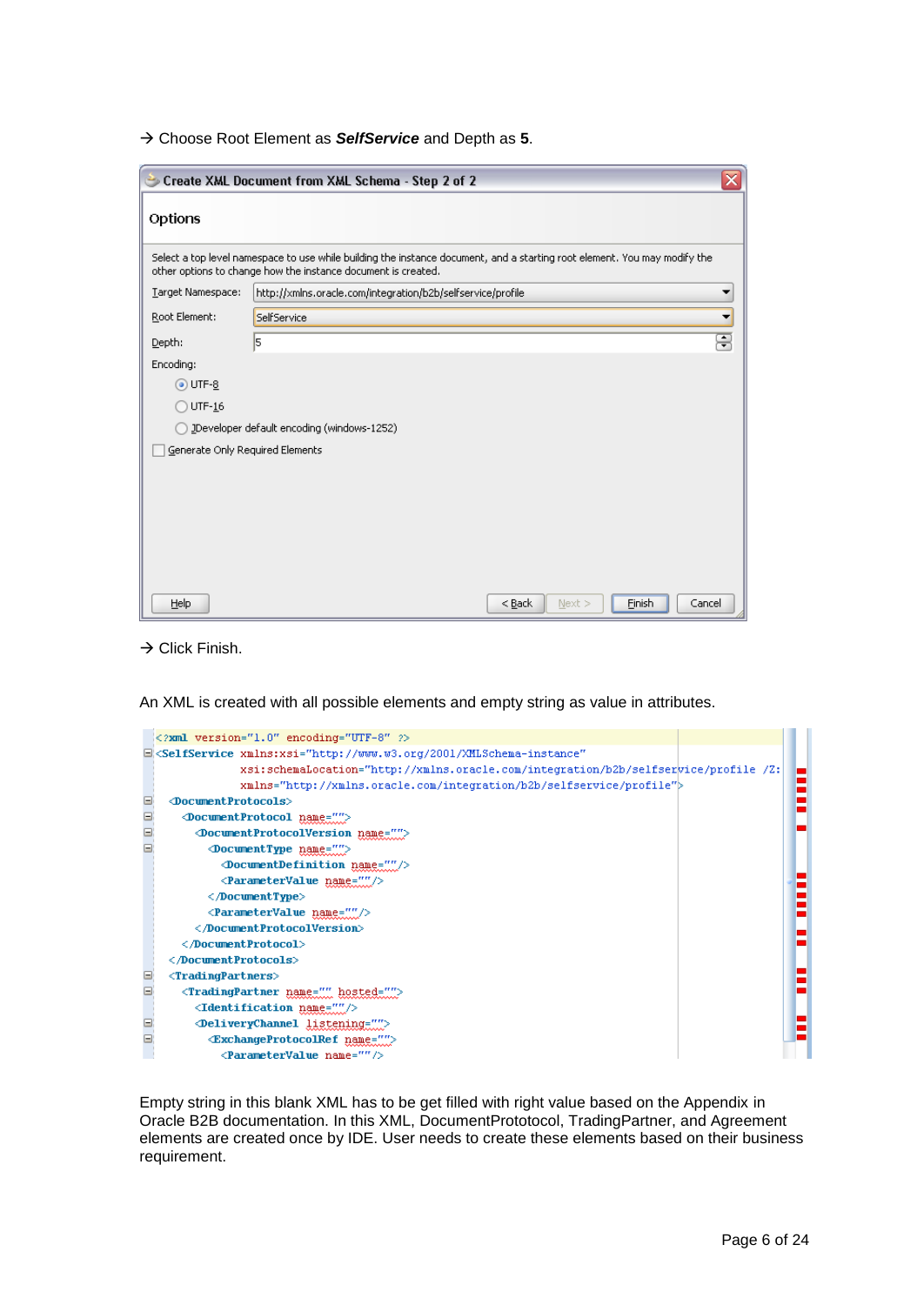# <span id="page-6-0"></span>**Update Document protocol values in XML**

In Oracle B2B, Document protocol details are captured in sub-elements like version, type and definition. This helps to reuse the configuration, for instance, once document protocol version defined, it can be reused by different document type.

 $\rightarrow$  Following document protocols are supported in Self-Service

# **Table E-1 Document Protocols**

| <b>Document Protocol Name</b> |  |
|-------------------------------|--|
| EDI X12                       |  |
| EDI EDIFACT                   |  |
| HL <sub>7</sub>               |  |
| RosettaNet                    |  |
| Custom                        |  |
|                               |  |

 $\rightarrow$  Update X12 Document protocol name

<DocumentProtocol name="*EDI\_X12*">

 $\rightarrow$  Update Document version and type name

```
<DocumentProtocolVersion name="4010">
 <DocumentType name="850">
```
 $\rightarrow$  Give name to Document definition and location of 850 xsd

```
<DocumentDefinition customFileType="false"
  definitionFileName="schemas/850.xsd"
   name="850def" useDefaultDefinition="true">
```
Make sure, from Document Builder exported file placed in schema/850.xsd location. This schema folder has to be created in which this XML exist.

 $\rightarrow$  Now, DocumentProtocol element looks below

```
<DocumentProtocol name="EDI_X12">
 <DocumentProtocolVersion name="4010">
  <DocumentType name="850">
   <DocumentDefinition customFileType="false"
  definitionFileName="schemas/850.xsd"
 name="850def" useDefaultDefinition="true">
   </DocumentDefinition>
   <ParameterValue name="" />
  </DocumentType>
  <ParameterValue name="" />
 </DocumentProtocolVersion>
</DocumentProtocol>
```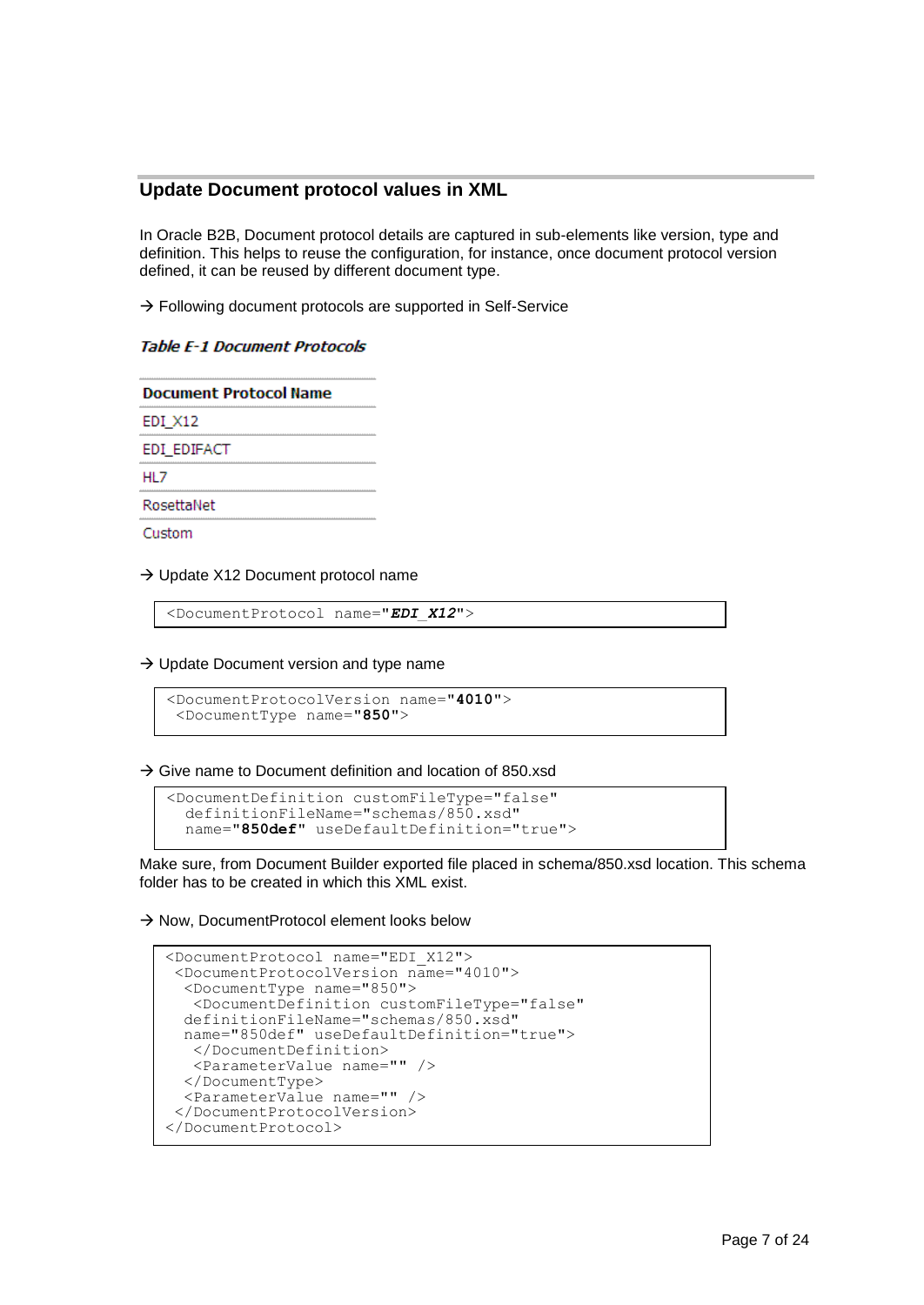#### <span id="page-7-0"></span>**Update ParameterValue for Document protocol**

Ĩ

This document definition has to be customized by updating the ParameterValue details. Not necessary to capture all ParameterValue in XML from Appendix - EDI\_X12 Document Protocol Parameter Values. Most of the ParameterValue has default value, which will be created implicitly while importing to Oracle B2B repository.

If business needs the different value, this has to be captured by choosing right ParameterValue with updating value attribute. In this use case, ParameterValue for *TransactionECSFileBlob* and *GroupID* needs to be changed.

→ Create TransactionECSFileBlob ParameterValue in DocumentDefition element

```
<DocumentDefinition customFileType="false"
   definitionFileName="schemas/850.xsd"
   name="850def" useDefaultDefinition="true">
 <ParameterValue name="TransactionECSFileBlob" 
value="schemas/850.ecs" /> 
</DocumentDefinition>
```
 $\rightarrow$  In DocumentType element, update blank ParameterValue with GroupID

```
<DocumentType name="850">
    <DocumentDefinition customFileType="false"
   definitionFileName="schemas/850.xsd"
   name="850def" useDefaultDefinition="true">
   <ParameterValue name="TransactionECSFileBlob" 
value="schemas/850.ecs" />
    </DocumentDefinition>
    <ParameterValue name="GroupID" value="PO" />
   </DocumentType>
```
 $\rightarrow$  In DocumentProtocolVersion element, remove blank ParameterValue element.

 $\rightarrow$  Add new document type and document defition for 997

```
<DocumentType name="997">
    <DocumentDefinition customFileType="false"
   definitionFileName="schemas/997.xsd"
  name="997def" useDefaultDefinition="true">
   <ParameterValue name="TransactionECSFileBlob"
   value="schemas/997.ecs" />
   </DocumentDefinition>
   <ParameterValue name="GroupID" value="FA" />
</DocumentType>
```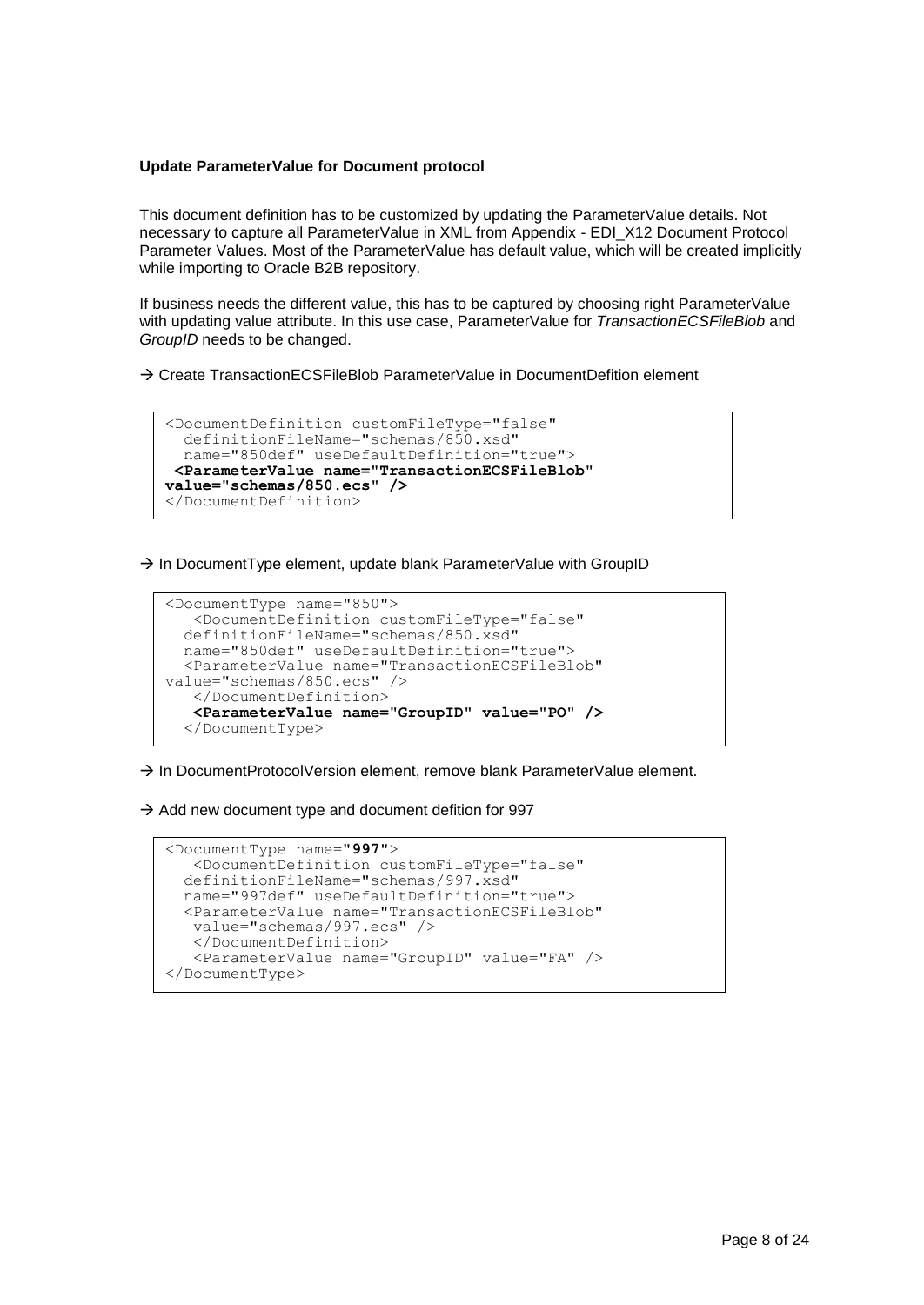$\rightarrow$  Now, DocumentProtocol updating completed and element looks like below

```
<DocumentProtocol name="EDI_X12">
 <DocumentProtocolVersion name="4010"
<DocumentType name="850">
   <DocumentDefinition customFileType="false"
   definitionFileName="schemas/850.xsd"
  name="850def" useDefaultDefinition="true">
   <ParameterValue name="TransactionECSFileBlob" 
value="schemas/850.ecs" />
    </DocumentDefinition>
   <ParameterValue name="GroupID" value="PO" />
   </DocumentType>
   <DocumentType name="997">
   <DocumentDefinition customFileType="false"
   definitionFileName="schemas/997.xsd"
  name="997def" useDefaultDefinition="true">
   <ParameterValue name="TransactionECSFileBlob"
   value="schemas/997.ecs" />
    </DocumentDefinition>
    <ParameterValue name="GroupID" value="FA" />
</DocumentType>
</DocumentProtocolVersion>
</DocumentProtocol>
```
# <span id="page-8-0"></span>**Update trading partner details in XML**

Assume, Trading partner Acme receives document 850 and sends document 997 to GlobalChips. Hence, Two TradingPartner elements have to be created in Self-Service XML, 1) store the details of the Host, and 2) store the details of Remote Trading partner.

# <span id="page-8-1"></span>**Update Host details in TradingPartner Element**

In Host, details of Identification, listening delivery channel, and supported document definitions need to be captured.

 $\rightarrow$  In TradingPartner Element, update name and hosted = true.

```
<TradingPartner hosted="true" name="Acme">
```
 Add Identification Elements, to capture three identifier details- *EDI Interchange ID, EDI Group ID*, and *EDI Interchange ID Qualifier*. List of identifications supported in Self-Service XML is captured in the Appendix of Oracle B2B documentation.

```
<Identification name="InterchangeID" value="Acme" />
<Identification name="GroupID" value="Acme" />
<Identification name="InterchangeIDQualifier" value="ZZ" />
```
 *Note:* By default, Oracle B2B creates *Name* Identifier. Hence, no need of adding Identification element for *Name identifier.*

 $\rightarrow$  Update DeliveryChannel element to create a listening channel, which will receive message from trading partner.

```
<DeliveryChannel ackMode="None" compressed="false" 
internal="false" listening="true" name="Acme_receive_file" 
responseMode="None">
```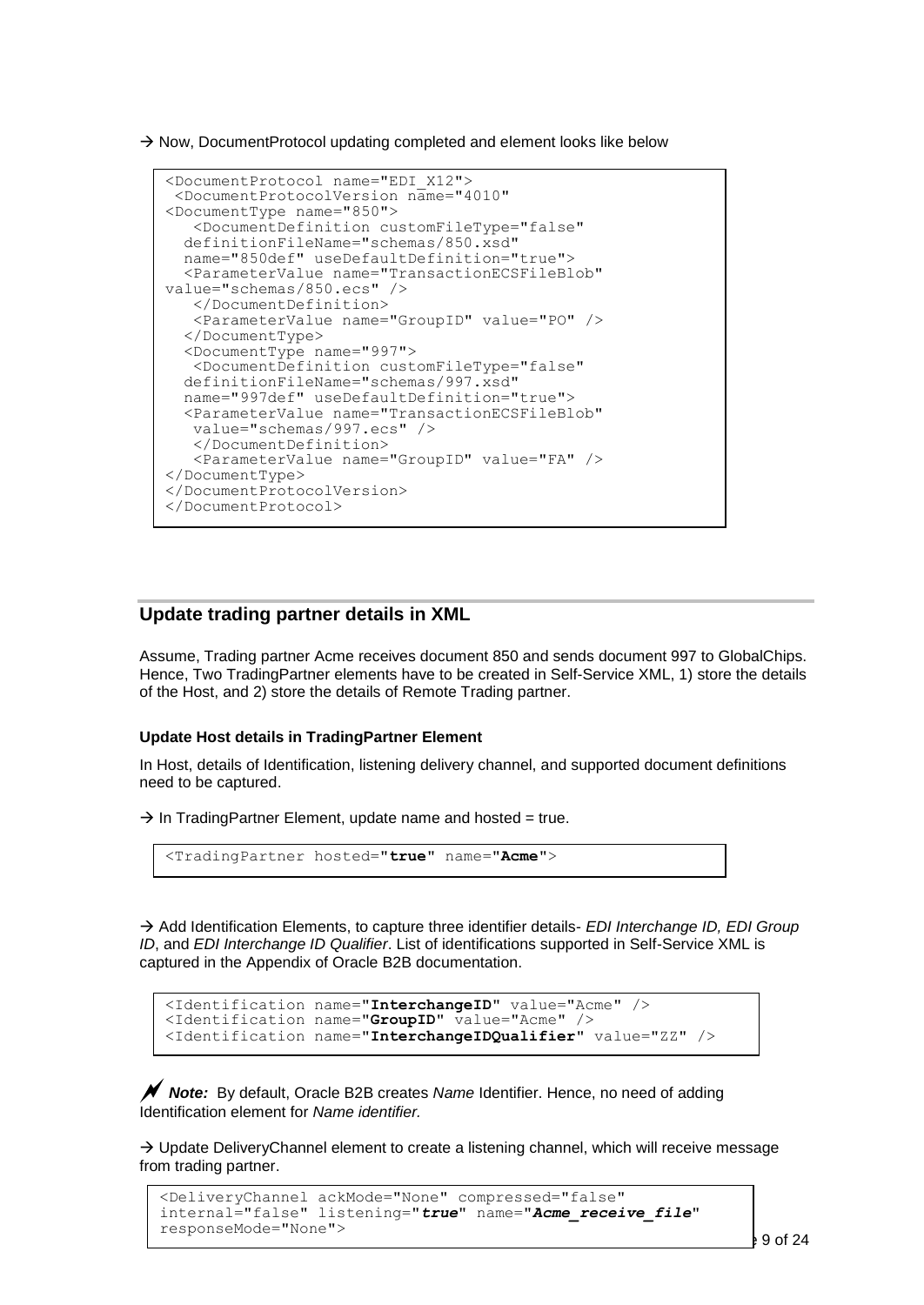$\rightarrow$  Update ExchangeProtocolRef element, with the name of exchange

<ExchangeProtocolRef name="**Generic-File**" />

Few exchange protocol has ParameterValue(s). These details captured in the section of *Exchange Protocols Parameter Values* in the Appendix of Oracle B2B documentation. For Generic-File exchange, no ParameterValue is available in Oracle B2B.

 $\rightarrow$  Update TransportProtocolRef element, with the name of transport, and update with possible ParameterValues

```
<TransportProtocolRef name="File">
<ParameterValue name="folder" value="/tmp/Acme_File_Inbound/" />
</TransportProtocolRef>
```
In this usecase, one ParameterValue has created to capture folder value. From this folder, 850 documents picked by Host and processed.

Other ParameterValue list is captured in *Transport Protocols ParameterValues* section in the Appendix of Oracle B2B documentation.

 $\rightarrow$  Complete DeliveryChannel element

```
<DeliveryChannel ackMode="None" compressed="false"
internal="false" listening="true" name="Acme_receive_file"
responseMode="None">
 <ExchangeProtocolRef name="Generic-File" />
 <TransportProtocolRef name="File">
   <ParameterValue name="folder" value="/tmp/Acme_File_Inbound/" />
 </TransportProtocolRef>
</DeliveryChannel>
```
 $\rightarrow$  Update SupportedDocumentDefinition element, to capture possible documents to send/receive. Document details whichever is captured in DocumentProtocol has to be used in this element's attribute. Two SupportedDocumentDefinition are created- 1) receive 850, and 2) send 997.

```
<SupportedDocumentDefinition docDefName="850def"
docProtocolName="EDI_X12" docProtocolVersion="4010"
docTypeName="850" initiator="false" />
<SupportedDocumentDefinition docDefName="997def"
docProtocolName="EDI_X12" docProtocolVersion="4010"
docTypeName="997" initiator="true" />
```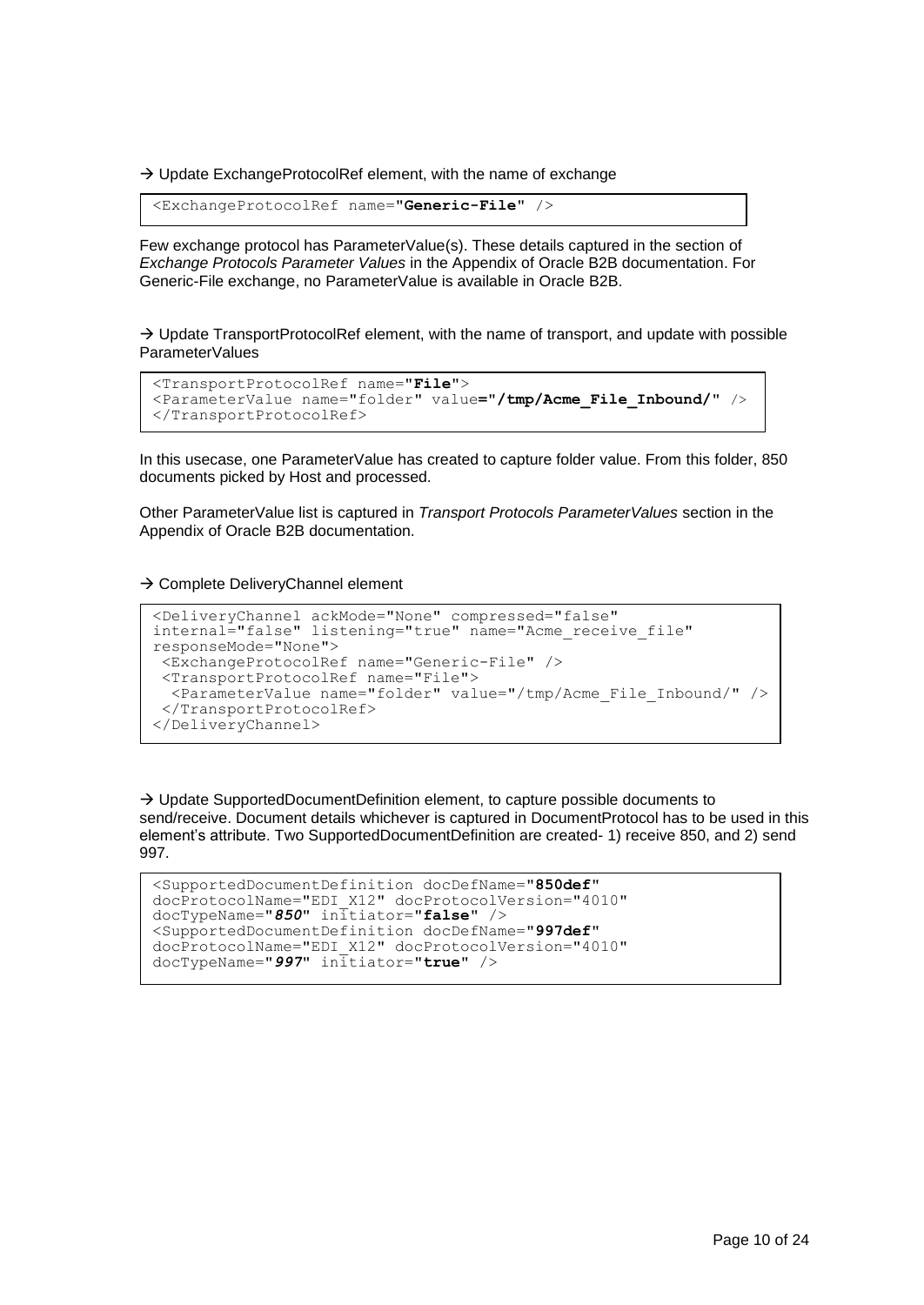$\rightarrow$  Host details completely captured.

```
<TradingPartner hosted="true" name="Acme">
 <Identification name="InterchangeID" value="Acme" />
 <Identification name="GroupID" value="Acme" />
 <Identification name="InterchangeIDQualifier" value="ZZ" />
 <DeliveryChannel ackMode="None" compressed="false" internal="false" 
listening="true" name="Acme_receive_file" responseMode="None">
   <ExchangeProtocolRef name="Generic-File" />
   <TransportProtocolRef name="File">
   <ParameterValue name="folder" value="/tmp/Acme_File_Inbound/" />
  </TransportProtocolRef>
 </DeliveryChannel>
 <SupportedDocumentDefinition docDefName="850def"
docProtocolName="EDI_X12" docProtocolVersion="4010" docTypeName="850" 
initiator="false" />
<SupportedDocumentDefinition docDefName="997def"
docProtocolName="EDI_X12" docProtocolVersion="4010" docTypeName="997" 
initiator="true" />
</TradingPartner>
```
#### <span id="page-10-0"></span>**Add Remote TP details in TradingPartner Element**

Similar to Host, in Remote TP, details of Identification, trading partner delivery channel, and supported document definitions need to be captured.

 $\rightarrow$  In TradingPartner Element, update name and hosted = true.

```
<TradingPartner hosted="false" name="GlobalChips">
```
 Add Identification Elements, to capture three identifier details- *EDI Interchange ID, EDI Group ID*, and *EDI Interchange ID Qualifier*.

```
<Identification name="InterchangeID" value=" GlobalChips" />
<Identification name="GroupID" value=" GlobalChips" />
<Identification name="InterchangeIDQualifier" value="ZZ" />
```
*N* Note: By default, Oracle B2B creates *Name* Identifier. Hence, no need of adding Identification element for *Name identifier.*

 $\rightarrow$  Update DeliveryChannel element to create a delivery channel, which will send message to trading partner.

```
<DeliveryChannel ackMode="None" compressed="false" 
internal="false" listening="false"
name="GlobalChips File Endpoint" responseMode="None">
```
 $\rightarrow$  Update ExchangeProtocolRef element, with the name of exchange

```
<ExchangeProtocolRef name="Generic-File" />
```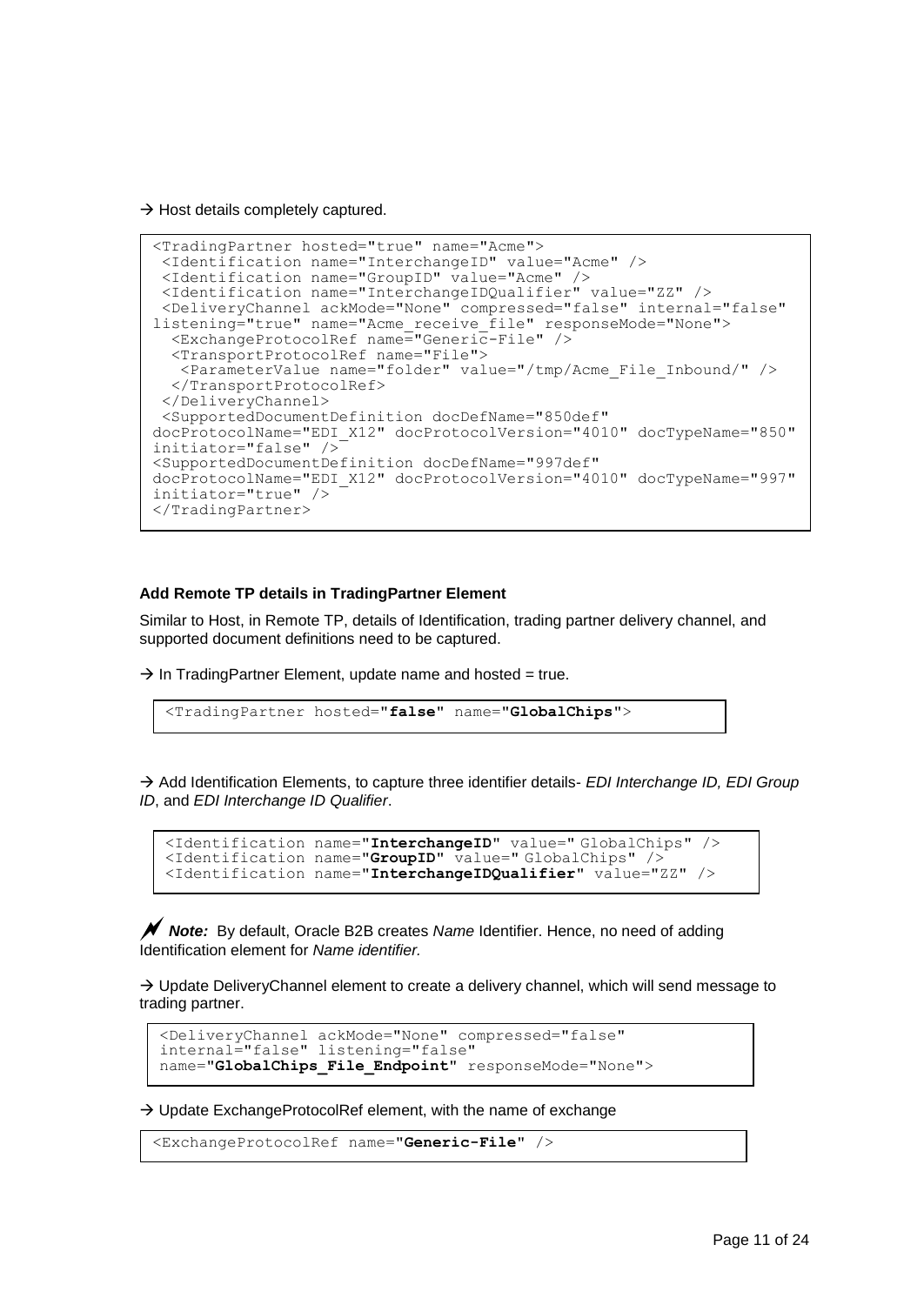$\rightarrow$  Update TransportProtocolRef element, with the name of transport, and update with possible ParameterValues

```
<TransportProtocolRef name="File">
<ParameterValue name="folder"
      value="/tmp/GlobalChips_File_Outbound/" />
</TransportProtocolRef>
```
In this use case, one ParameterValue has created to capture folder value. Processed 997 documents will be placed in this folder by Host.

 $\rightarrow$  Complete DeliveryChannel element

```
<DeliveryChannel ackMode="None" compressed="false" 
internal="false" listening="false"
name="GlobalChips_File_Endpoint" responseMode="None">
 <ExchangeProtocolRef name="Generic-File" />
 <TransportProtocolRef name="File">
   <ParameterValue name="folder"
value="/tmp/GlobalChips_File_Outbound" />
 </TransportProtocolRef>
</DeliveryChannel>
```
 $\rightarrow$  Update SupportedDocumentDefinition element, to capture possible documents to send/receive. Document details whichever is captured in DocumentProtocol has to be used in this element's attribute. Two SupportedDocumentDefinition are created- 1) send 850, and 2) receive 997.

```
<SupportedDocumentDefinition docDefName="850def"
docProtocolName="EDI_X12" docProtocolVersion="4010"
docTypeName="850" initiator="true" />
<SupportedDocumentDefinition docDefName="997def"
docProtocolName="EDI_X12" docProtocolVersion="4010"
docTypeName="997" initiator="false" />
```
 $\rightarrow$  Trading partner details completely captured.

```
<TradingPartner hosted="false" name="GlobalChips">
 <Identification name="InterchangeID" value="GlobalChips" />
 <Identification name="InterchangeIDQualifier" value="ZZ" />
 <Identification name="GroupID" value="GlobalChips" />
 <DeliveryChannel ackMode="None" compressed="false" internal="false" 
listening="false" name="GlobalChips_File_Endpoint" 
responseMode="None">
 <ExchangeProtocolRef name="Generic-File" />
<TransportProtocolRef name="File">
   <ParameterValue name="folder"
value="/tmp/GlobalChips_File_Outbound" />
 </TransportProtocolRef>
 </DeliveryChannel>
 <SupportedDocumentDefinition docDefName="850def"
docProtocolName="EDI_X12" docProtocolVersion="4010"
docTypeName="850" initiator="true" />
 <SupportedDocumentDefinition docDefName="997def"
docProtocolName="EDI_X12" docProtocolVersion="4010"
docTypeName="997" initiator="false" />
</TradingPartner>
```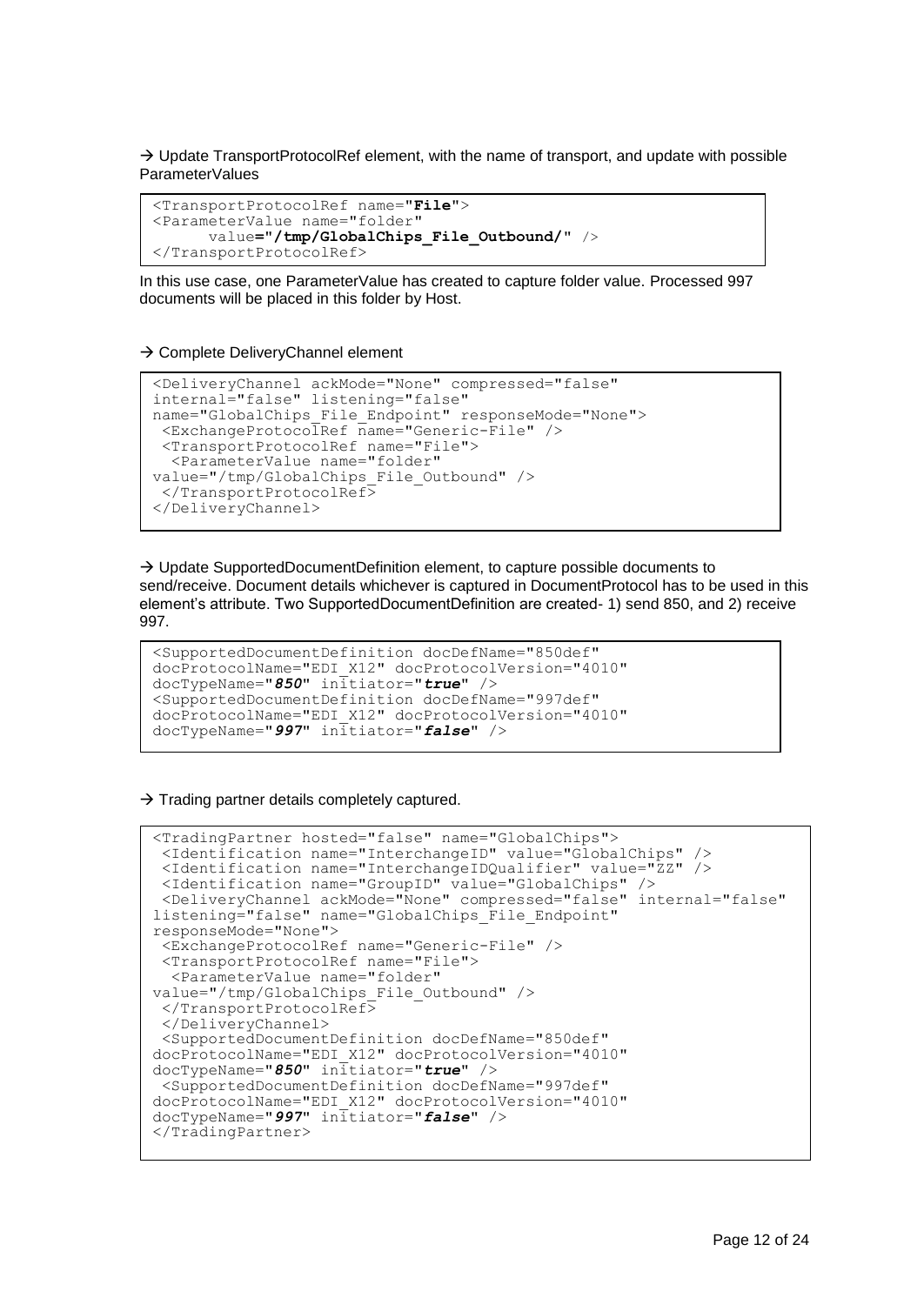# <span id="page-12-0"></span>**Update agreement details in XML**

Document protocol and trading partner details are captured in previous sections. Using these details, agreements has to be created.

### <span id="page-12-1"></span>**Update Inbound Agreement to receive 850 Document**

In Oracle B2B, Identification, Delivery channel, and Document details from Host/TP used to create an agreement.

 $\rightarrow$  Update Agreement element with name and agreementID.

```
<Agreement agreementId="GlobalChips_Acme_X12_4010_850_File"
                      name="GlobalChips<sup>_</sup>Acme_X12<sup>_4010_850_File"></sup>
```
Name and agreementId need not to be same always. In ebMS usecase, agreementId is used as CPAID.

 $\rightarrow$  Update SupportedDocumentType element with document details.

```
<SupportedDocumentType docDefName="850def"
docProtocolName="EDI_X12" docProtocolVersion="4010" 
docTypeName="850">
```
Name used in DocumentDefinition element, has to be given to docDefName attribute.

 $\rightarrow$  Update InitiatingParticipant and RespondingParticipant.

Acme receives Document 850 from GlobalChips. GlobalChips details have to go on InitiatingParticipant, and Acme details have to go on RespondingParticipant.

#### $\rightarrow$  Update InitiatingParticipant.

```
<InitiatingParticipant name="GlobalChips">
 <Identifications>
  <IdentificationRef name="GroupID" value="GlobalChips" />
   <IdentificationRef name="InterchangeID" value="GlobalChips" />
  <IdentificationRef name="InterchangeIDQualifier" value="ZZ" />
 </Identifications>
</InitiatingParticipant>
```
**Note:** Listening channels receives the messages from trading partner. Listening channels works agnostic to agreement and trading partner and are not required to refer from agreement.

 $\rightarrow$  Update RespondingParticipant.

```
<RespondingParticipant name="Acme">
 <Identifications>
   <IdentificationRef name="GroupID" value="Acme" />
   <IdentificationRef name="InterchangeID" value="Acme" />
  <IdentificationRef name="InterchangeIDQualifier" value="ZZ" />
 </Identifications>
</RespondingParticipant>
```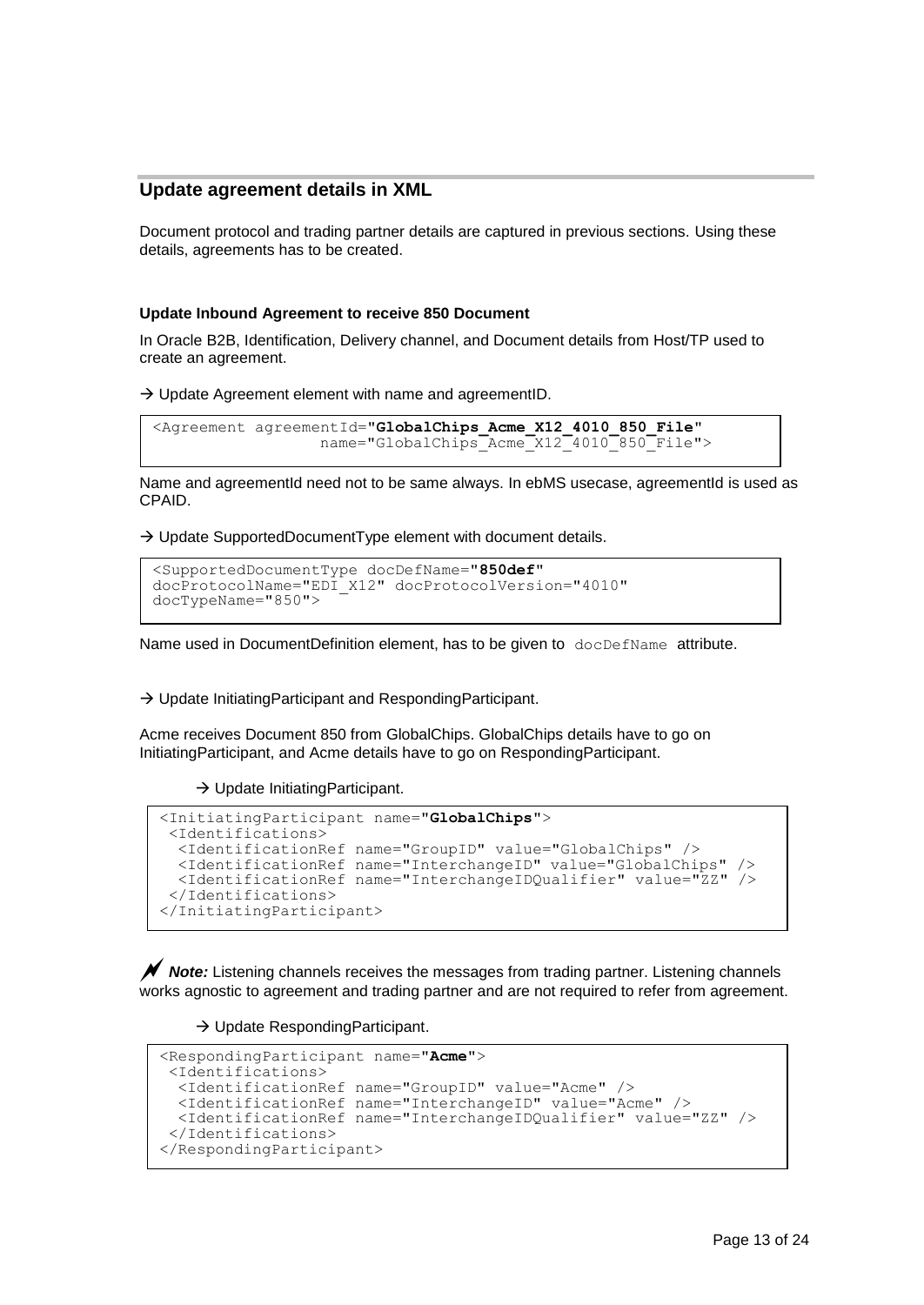$\rightarrow$  Update AgrDocTypeParameterValues, to specify Functional Acknowledgement, Translation, and Validation required or not.

```
<AgrDocTypeParameterValues>
<ParameterValue name="validate" value="true" />
 <ParameterValue name="translate" value="true" />
 <ParameterValue name="fa" value="true" />
</AgrDocTypeParameterValues>
```
 *Note:* If *FA* (Functional Acknowledgement) or *validate* enabled, then *translate* must to be enabled.

 $\rightarrow$  Inbound Agreement for document 850 created successfully

```
<Agreement agreementId="GlobalChips_Acme_X12_4010_850_File"
                  name="GlobalChips<sup>-</sup>Acme<sup>-x12-4010<sup>-850-</sup>File"></sup>
<SupportedDocumentType docDefName="850def"
docProtocolName="EDI_X12" docProtocolVersion="4010" 
docTypeName="850">
<InitiatingParticipant name="GlobalChips">
 <Identifications>
   <IdentificationRef name="GroupID" value="GlobalChips" />
 <IdentificationRef name="InterchangeID" value="GlobalChips" />
 <IdentificationRef name="InterchangeIDQualifier" value="ZZ" />
 </Identifications>
</InitiatingParticipant>
<RespondingParticipant name="Acme">
 <Identifications>
   <IdentificationRef name="GroupID" value="Acme" />
   <IdentificationRef name="InterchangeID" value="Acme" />
  <IdentificationRef name="InterchangeIDQualifier" value="ZZ" />
 </Identifications>
</RespondingParticipant>
<AgrDocTypeParameterValues>
<ParameterValue name="validate" value="true" />
 <ParameterValue name="translate" value="true" />
 <ParameterValue name="fa" value="true" />
</AgrDocTypeParameterValues>
</SupportedDocumentType>
</Agreement>
```
*N* Note: If no internal delivery channel found in Host participant, then any messages received using this agreement will send to *Fabric/JMS/AQ* based on the System Configuration set in Oracle B2B UI.

#### <span id="page-13-0"></span>**Add Outbound Agreement to send 997 Document**

Similar to inbound agreement, details like Identification, delivery channel, and document details used from Host/TP, to create an agreement. In outbound agreement, delivery channel must to be specified in RespondingParticipant element.

 $\rightarrow$  Update Agreement element with name and agreementID.

```
<Agreement agreementId="Acme_GlobalChips_X12_4010_997_File"
                  name=" Acme GlobalChips X12 4010 997 File">
```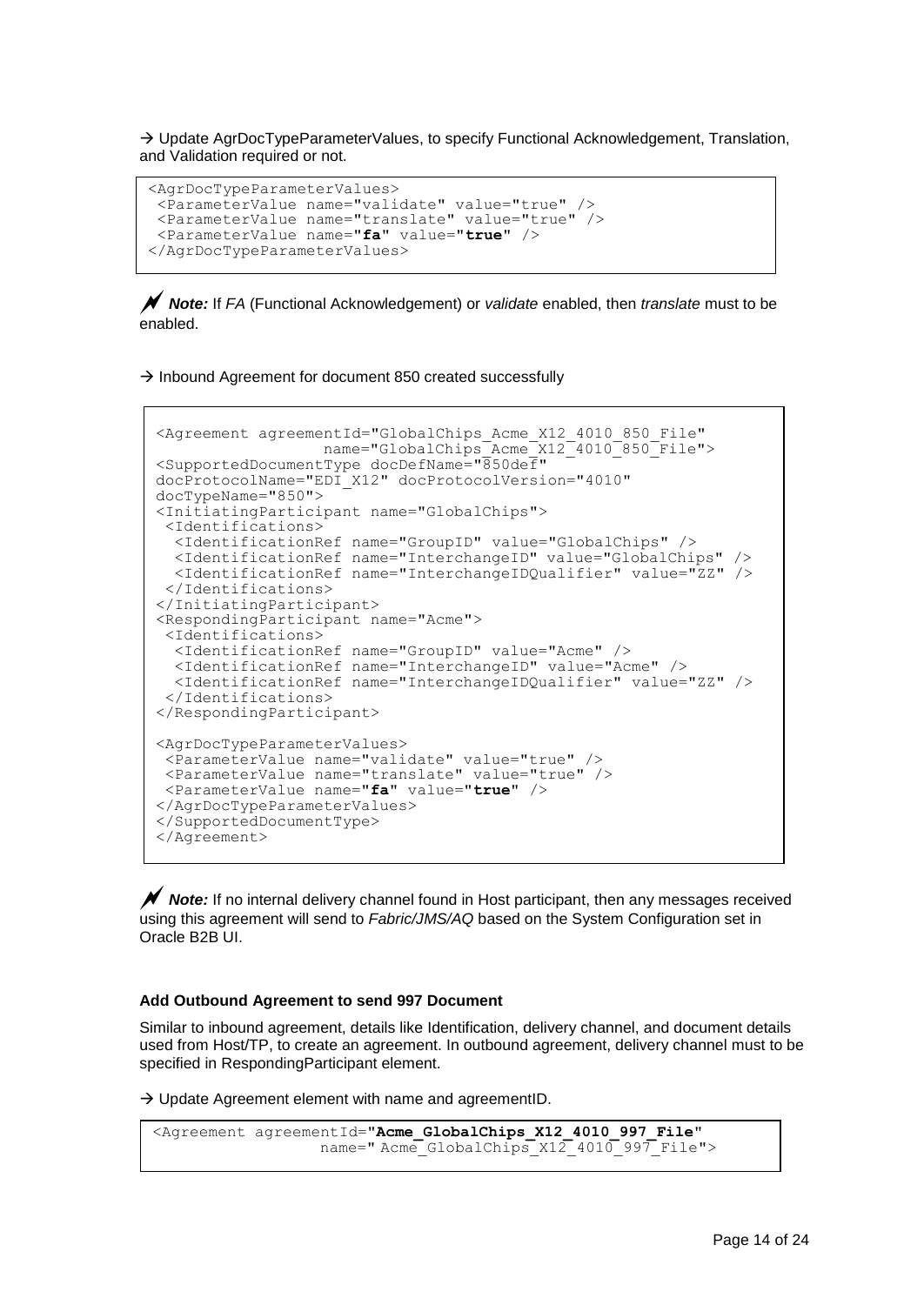$\rightarrow$  Update SupportedDocumentType element with document details.

```
<SupportedDocumentType docDefName="997def"
docProtocolName="EDI_X12" docProtocolVersion="4010"
docTypeName="997">
```
→ Update InitiatingParticipant and RespondingParticipant.

Acme sends document 997 to GlobalChips. Acme details have to go on InitiatingParticipant, and GlobalChips details have to go on RespondingParticipant.

#### $\rightarrow$  Update InitiatingParticipant.

```
<InitiatingParticipant name="Acme">
<Identifications>
  <IdentificationRef name="GroupID" value="Acme" />
   <IdentificationRef name="InterchangeID" value="Acme" />
  <IdentificationRef name="InterchangeIDQualifier" value="ZZ" />
</Identifications>
</InitiatingParticipant>
```
 *Note*: Listening channels receives the messages from trading partner. Listening channels works agnostic to agreement and trading partner and are not required to refer from agreement.

#### $\rightarrow$  Update RespondingParticipant.

```
<RespondingParticipant name="GlobalChips">
 <Identifications>
   <IdentificationRef name="GroupID" value="GlobalChips" />
   <IdentificationRef name="InterchangeID" value="GlobalChips" />
  <IdentificationRef name="InterchangeIDQualifier" value="ZZ" />
 </Identifications>
 <DeliveryChannels>
  <DeliveryChannelRef name="GlobalChips_File_Endpoint" />
</DeliveryChannels>
</RespondingParticipant>
```
 $\rightarrow$  Update AgrDocTypeParameterValues, to specify Functional Acknowledgement, Translation, and Validation required or not.

```
<AgrDocTypeParameterValues>
 <ParameterValue name="validate" value="true" />
 <ParameterValue name="translate" value="true" />
<ParameterValue name="fa" value="false" />
</AgrDocTypeParameterValues>
```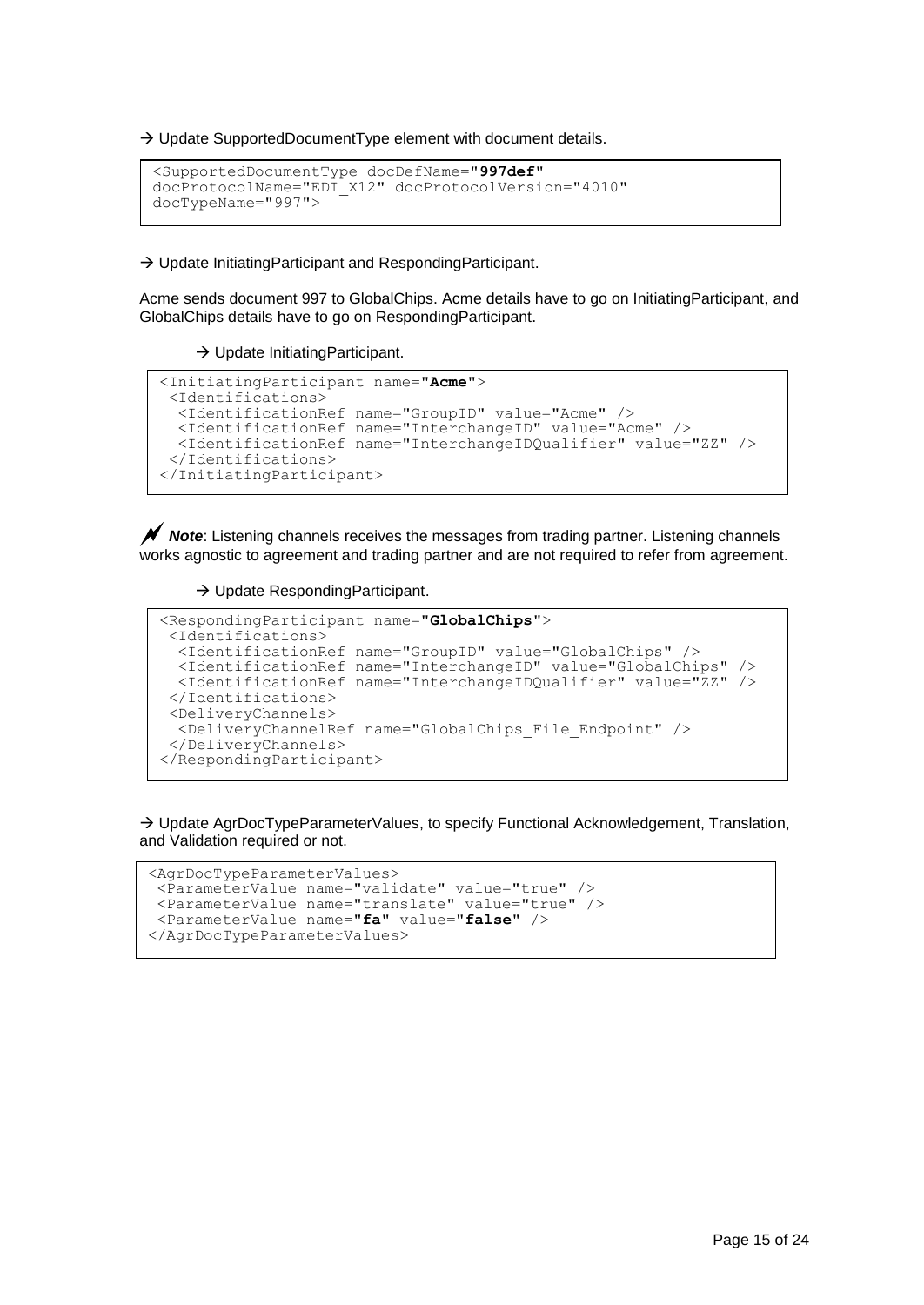$\rightarrow$  Outbound Agreement for document 997 created successfully

```
<Agreement agreementId="Acme_GlobalChips_X12_4010_997_File"
                  name=" Acme GlobalChips X12 4010 997 File">
<SupportedDocumentType docDefName="997def"
docProtocolName="EDI_X12" docProtocolVersion="4010"
docTypeName="997">
<InitiatingParticipant name="Acme">
 <Identifications>
   <IdentificationRef name="GroupID" value="Acme" />
   <IdentificationRef name="InterchangeID" value="Acme" />
  <IdentificationRef name="InterchangeIDQualifier" value="ZZ" />
 </Identifications>
</InitiatingParticipant>
<RespondingParticipant name="GlobalChips">
 <Identifications>
   <IdentificationRef name="GroupID" value="GlobalChips" />
   <IdentificationRef name="InterchangeID" value="GlobalChips" />
   <IdentificationRef name="InterchangeIDQualifier" value="ZZ" />
 </Identifications>
 <DeliveryChannels>
   <DeliveryChannelRef name="GlobalChips_File_Endpoint" />
 </DeliveryChannels>
</RespondingParticipant>
<AgrDocTypeParameterValues>
 <ParameterValue name="validate" value="true" />
 <ParameterValue name="translate" value="true" />
<ParameterValue name="fa" value="false" />
</AgrDocTypeParameterValues>
</SupportedDocumentType>
</Agreement>
```
*Note:* IdentificationRef elements in Agreement are subset of Identification in TradingPartner.

# <span id="page-15-0"></span>**Export ECS/XSD files from Oracle B2B Document Editor**

Oracle B2B - Document Editor (Powered by EdifecsTM) is an integrated guideline creation and for defining and managing custom document definitions for EDI transactions.

Guidelines was created in Oracle B2B Document Editor has to be exported in XSD and ECS format and placed in schemas folder. In this use case, EDI X12 v4010 850 and EDI X12 v4010 997 are the guidelines needed – 850.ecs, 850.xsd, 997.xsd, and 997.ecs.

**∕ Note:** Relative path used to locate schemas folder in this use case. This schemas folder has to be created in which folder Self-Service XML exist.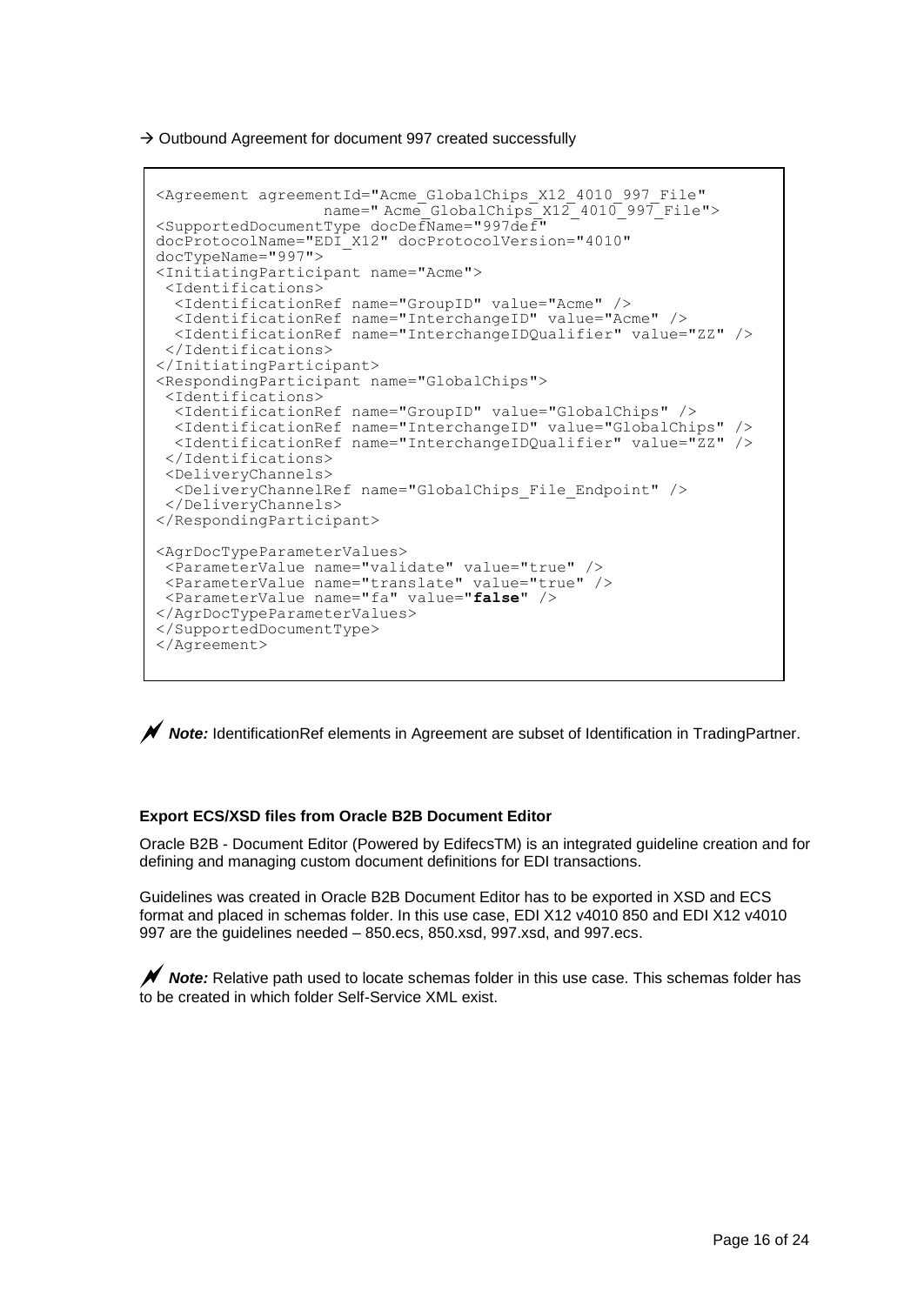# <span id="page-16-0"></span>**Complete Self-Service XML**

```
<?xml version="1.0" encoding="UTF-8"?>
<SelfService
xmlns="http://xmlns.oracle.com/integration/b2b/selfservice/profile">
 <DocumentProtocols>
 <DocumentProtocol name="EDI_X12">
 <DocumentProtocolVersion name="4010">
 <DocumentType name="850">
 <DocumentDefinition customFileType="false" 
definitionFileName="schemas/850.xsd" name="850def" 
useDefaultDefinition="true">
 <ParameterValue name="TransactionECSFileBlob" 
value="schemas/850.ecs" />
 </DocumentDefinition>
 <ParameterValue name="GroupID" value="PO" />
 </DocumentType>
 <DocumentType name="997">
 <DocumentDefinition customFileType="false" 
definitionFileName="schemas/997.xsd" name="997def" 
useDefaultDefinition="true">
 <ParameterValue name="TransactionECSFileBlob" 
value="schemas/997.ecs" />
 </DocumentDefinition>
 <ParameterValue name="GroupID" value="FA" />
 </DocumentType>
 </DocumentProtocolVersion>
 </DocumentProtocol>
 </DocumentProtocols>
 <TradingPartners>
 <TradingPartner hosted="true" name="Acme">
 <Identification name="InterchangeID" value="Acme" />
 <Identification name="GroupID" value="Acme" />
 <Identification name="InterchangeIDQualifier" value="ZZ" />
 <DeliveryChannel ackMode="None" compressed="false" internal="false" 
listening="true" name="Acme_receive_file" responseMode="None">
 <ExchangeProtocolRef name="Generic-File" />
 <TransportProtocolRef name="File">
 <ParameterValue name="folder" value="/tmp/Acme_File_Inbound/" />
 </TransportProtocolRef>
 </DeliveryChannel>
 <SupportedDocumentDefinition docDefName="850def" 
docProtocolName="EDI_X12" docProtocolVersion="4010" 
docTypeName="850" initiator="false" />
 <SupportedDocumentDefinition docDefName="997def" 
docProtocolName="EDI_X12" docProtocolVersion="4010" 
docTypeName="997" initiator="true" />
 </TradingPartner>
 <TradingPartner hosted="false" name="GlobalChips">
 <Identification name="InterchangeID" value="GlobalChips" />
 <Identification name="InterchangeIDQualifier" value="ZZ" />
 <Identification name="GroupID" value="GlobalChips" />
 <DeliveryChannel ackMode="None" compressed="false" internal="false" 
listening="false" name="GlobalChips_File_Endpoint" 
responseMode="None">
 <ExchangeProtocolRef name="Generic-File" />
 <TransportProtocolRef name="File">
 <ParameterValue name="folder"
value="/tmp/GlobalChips_File_Outbound" />
 </TransportProtocolRef>
 </DeliveryChannel>
<SupportedDocumentDefinition docDefName="850def" 
docProtocolName="EDI_X12" docProtocolVersion="4010" 
docTypeName="850" initiator="true" />
 <SupportedDocumentDefinition docDefName="997def" 
docProtocolName="EDI_X12" docProtocolVersion="4010" 
docTypeName="997" infiniteior="false"</TradingPartner>
</TradingPartners>
\overline{a}
```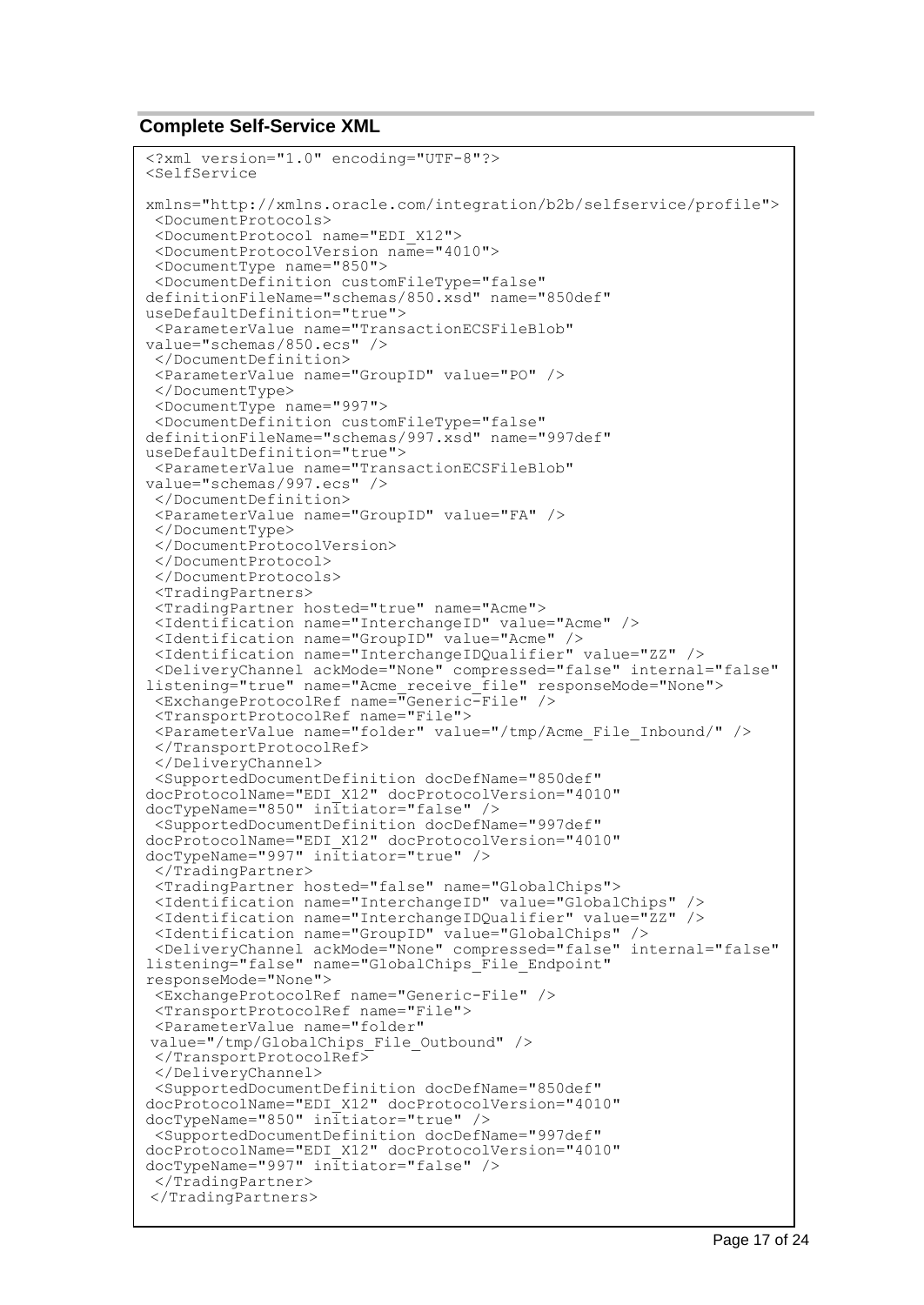```
<Agreements>
 <Agreement agreementId="GlobalChips_Acme_X12_4010_850_File"
name="GlobalChips Acme_X12_4010_850<sup>-</sup>File">
 <SupportedDocumentType docDefName="850def"
docProtocolName="EDI_X12" docProtocolVersion="4010"
docTypeName="850">
 <InitiatingParticipant name="GlobalChips">
 <Identifications>
 <IdentificationRef name="GroupID" value="GlobalChips" />
 <IdentificationRef name="InterchangeID" value="GlobalChips" />
 <IdentificationRef name="InterchangeIDQualifier" value="ZZ" />
 </Identifications>
 </InitiatingParticipant>
 <RespondingParticipant name="Acme">
 <Identifications>
 <IdentificationRef name="GroupID" value="Acme" />
 <IdentificationRef name="InterchangeID" value="Acme" />
 <IdentificationRef name="InterchangeIDQualifier" value="ZZ" />
 </Identifications>
 </RespondingParticipant>
<AgrDocTypeParameterValues>
 \leq ParameterValue name="validate" value="true"
 <ParameterValue name="translate" value="true" />
 <ParameterValue name="fa" value="true" />
 </AgrDocTypeParameterValues>
 </SupportedDocumentType>
 </Agreement>
<Agreement agreementId="Acme_GlobalChips_X12_4010_997_File"
name="Acme_GlobalChips_X12_4010_997_File">
 <SupportedDocumentType docDefName="997def"
docProtocolName="EDI_X12" docProtocolVersion="4010"
docTypeName="997">
<InitiatingParticipant name="Acme">
<Identifications>
 <IdentificationRef name="GroupID" value="Acme" />
 <IdentificationRef name="InterchangeID" value="Acme" />
 <IdentificationRef name="InterchangeIDQualifier" value="ZZ" />
 </Identifications>
 </InitiatingParticipant>
 <RespondingParticipant name="GlobalChips">
 <Identifications>
 <IdentificationRef name="GroupID" value="GlobalChips" />
 <IdentificationRef name="InterchangeID" value="GlobalChips" />
 <IdentificationRef name="InterchangeIDQualifier" value="ZZ" />
 </Identifications>
<DeliveryChannels>
 <DeliveryChannelRef
name="GlobalChips_File_Endpoint" />
 </DeliveryChannels>
 </RespondingParticipant>
 <AgrDocTypeParameterValues>
<ParameterValue name="validate" value="true" />
 <ParameterValue name="translate" value="true" />
 <ParameterValue name="fa" value="false" />
 </AgrDocTypeParameterValues>
 </SupportedDocumentType>
</Agreement>
 </Agreements>
</SelfService>
```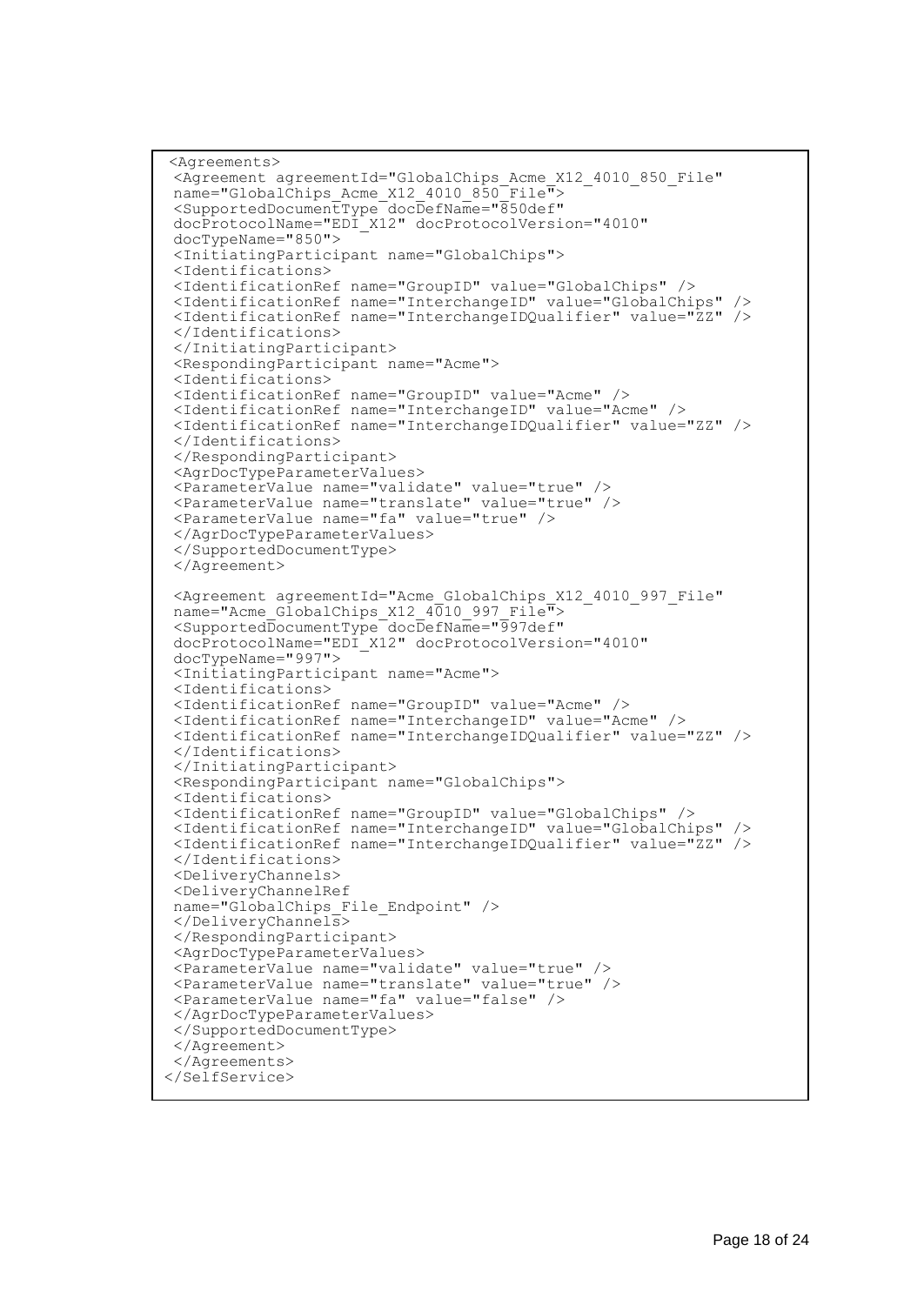# <span id="page-18-0"></span>**Create Oracle B2B Metadata using Self-Service Utility**

Self-Service XML was created successfully for EDI X12 v4010 850 inbound, EDI X12 v4010 997 outbound. This XML needs to be converted to Oracle B2B metadata format before getting imported to Oracle B2B.

In SOA HOME location, all the command-line utilities for Oracle B2B are bundled in single ant script. Using this ANT script's target, Self-Service XML will be converted to a ZIP file, which will be the format of Oracle B2B metadata.

**Prerequisite**: Set environment variables

| <b>Variable Name</b> | Value                                              |
|----------------------|----------------------------------------------------|
| ORACLE HOME          | /scratch/ <env.user>/fmwhome/AS11gR1SOA</env.user> |
| ANT HOME             | \$ORACLE_HOME//modules/org.apache.ant_1.7.0        |
| JAVA HOME            | \$ORACLE_HOME//jdk160_11                           |

 $\rightarrow$  Run ant command to create Oracle B2B metadata

ant -f ant-b2b-util.xml b2bselfservice -Dinput="/tmp/selfservice1.xml" -Doutput="soa.zip"

A file with name soa.zip will get created in the ORACLE\_HOME/bin location.

 $\rightarrow$  Oralce metadata is in importable format for Oracle B2B and can be imported either using Oracle B2B UI or Command-line approach.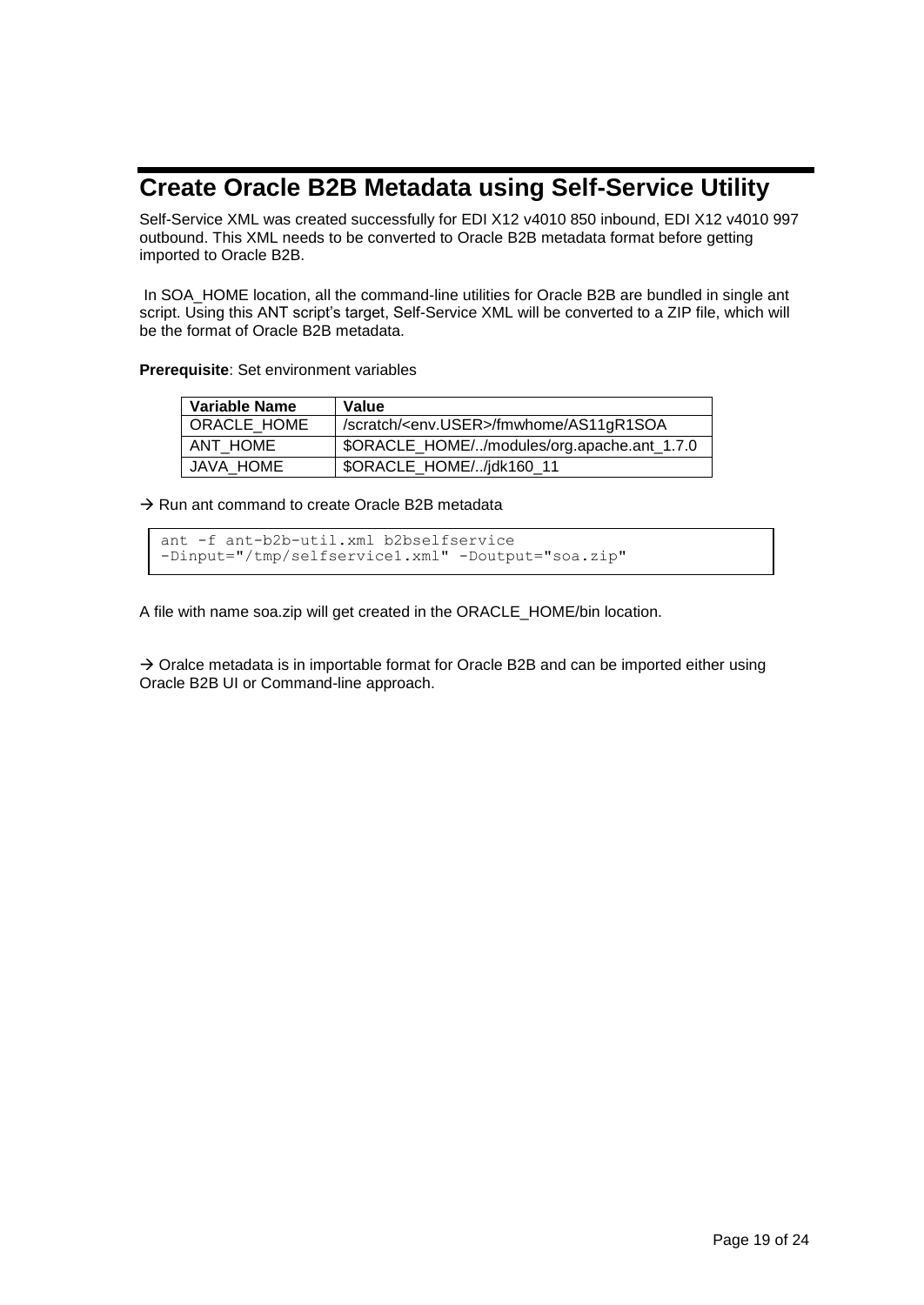# <span id="page-19-0"></span>**Additional features, Tips and Tricks**

This section explains few of the advanced topics as well as few of the tips and tricks to handle the some of the complex Self-Service scenarios

# <span id="page-19-1"></span>**Creating MLLP channel**

In Oracle B2B, all the MLLP delivery channels (TCP listening/establish) are created under the Host with attribute listening=true. This channel can be used in an agreement for the remote participant (Initiating/responding), if this trading partner name is given in delivery channel attribute *createdBy*.

For instance, Acme receives message from GlobalChips using MLLP channel with local port number 7777, then delivery channel has to create in Acme as below.

```
<DeliveryChannel createdBy="GlobalChips" compressed="false" 
responseMode="None" ackMode="None" name="HL7Ext" 
internal="false" listening="true">
 <ExchangeProtocolRef name="MLLP">
 <ParameterValue value="None" name="ImmediateACK"/>
 <ParameterValue value="0x0b" name="Start-Block-Char"/>
 <ParameterValue value="0x1c" name="End-Block-Char"/>
 <ParameterValue value="0x0d" name="Carriage-Return-Char"/>
 </ExchangeProtocolRef>
 <TransportProtocolRef name="TCP">
<ParameterValue value="Server" name="tcp-param-sockettype"/>
 <ParameterValue value="localhost" name="tcp-param-host"/>
 <ParameterValue value="7777" name="tcp-param-port"/>
 <ParameterValue value="true" name="tcp-param-
PermanentConnectionType"/>
 </TransportProtocolRef>
</DeliveryChannel>
```
# <span id="page-19-2"></span>**Using Folder based input approach**

In Self-Service utility, complete Self-Service XML is given as a single XML input. While creating 1000+ agreement, it is tedious to prefer an XML with all these details. Instead of pointing to single XML file in input argument, folder can be pointed.

```
ant -f ant-b2b-util.xml b2bselfservice 
-Dinput="/tmp/ss_folder" -Doutput="soa.zip"
```
While trying with multiple file approach, user has to make sure that name of the self-service xml files are in following order

- 1. Document protocols self-service XMLs
- 2. Trading partners self-service XMLs (*HOST must be first in this list*)
- 3. Agreements self-service XMLs

Otherwise, there could be a possibility of error thrown with referenced object does not exist. For instances, create file names as below

> *doc\_selfservice.xml* to hold document protocols. *tp\_selfservice.xml* to hold trading partner details. *tpa\_selfservice.xml* to hold agreements details.

*Note:* All these files have to have SelfService element as root element.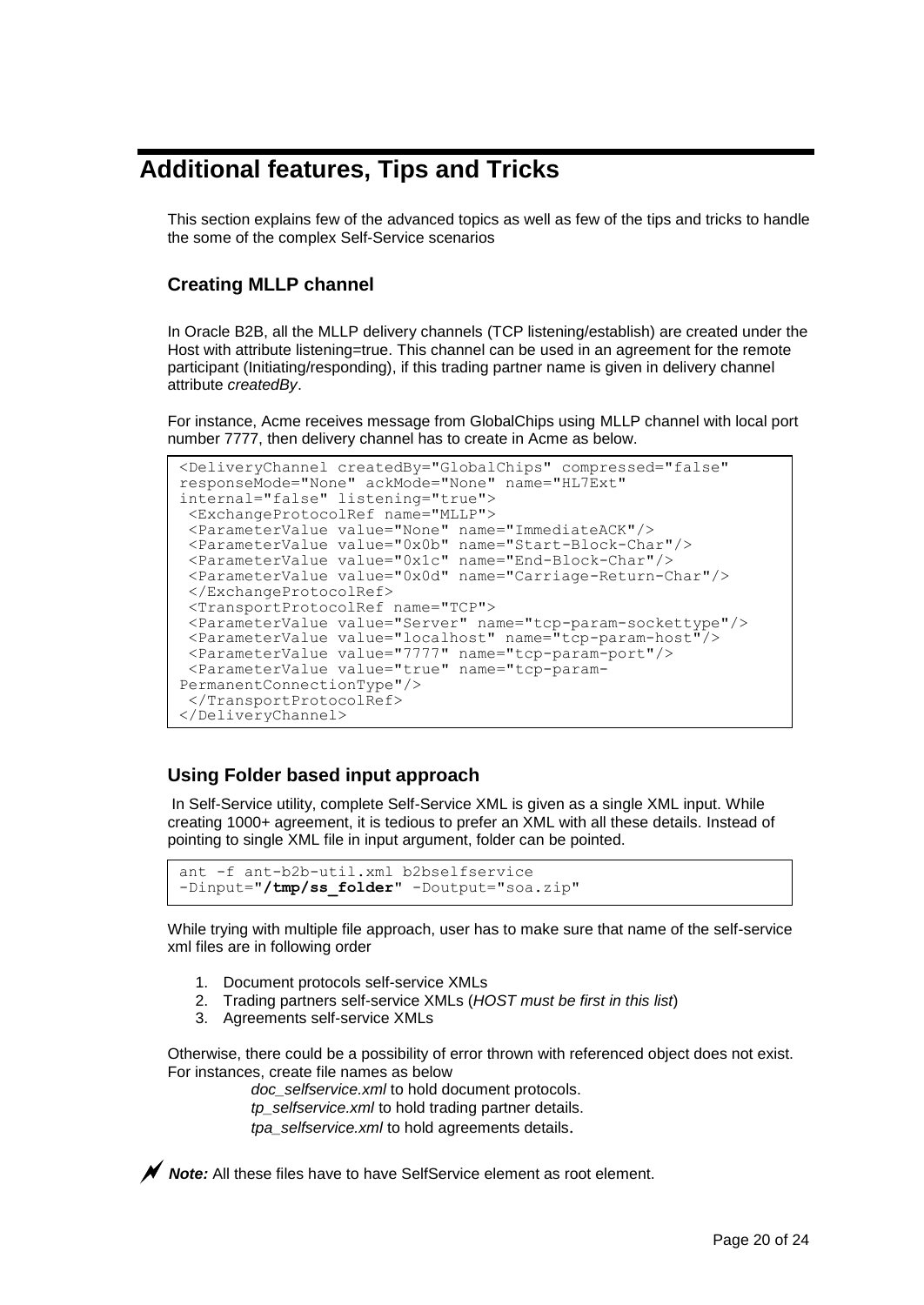# <span id="page-20-0"></span>**Typical Self-Service Errors**

# **1. Transport protocol is not supported for exchange**

Make sure that chosen transport protocol and exchange protocol are supported combination in Oracle B2B.

# **2. File does not exist**

Make sure that XSD/ECS files located in document protocol exist and accessible in file system.

# **3. Identification type and value combination must be unique in trading partner: {0} type: {1} value: {2}**

Identification's type and value combination must be unique for trading partner. Or May be identification is created with Name identifier in Self-Service XML. Self-Service XML automatically creates Name Identifier implicitly; hence it is not required to type explicitly in Self-Service XML.

# **4. Delivery channel name must be unique in trading partner**

Make sure that delivery channel name is unique in trading partner.

# **5. No SupportedDocumentType found for Agreement**

Make sure that SupportedDocumentType element exist in Agreement element.

### **6. Identification type={0} and value={1} specified in agreement {2}, does not exist in trading partner**

IdentificationRef element's attributes type and value in agreement combination does not exist in Indentification element's attributes of trading partner. Make sure, trading partner has this type-value combination.

# **7. ID does not found for Parametervalue Name {0}**

Make sure that there is no typo error in ParameterValue name. Make Double check with ParameterValue list in Oracle B2B Documentation Appendix.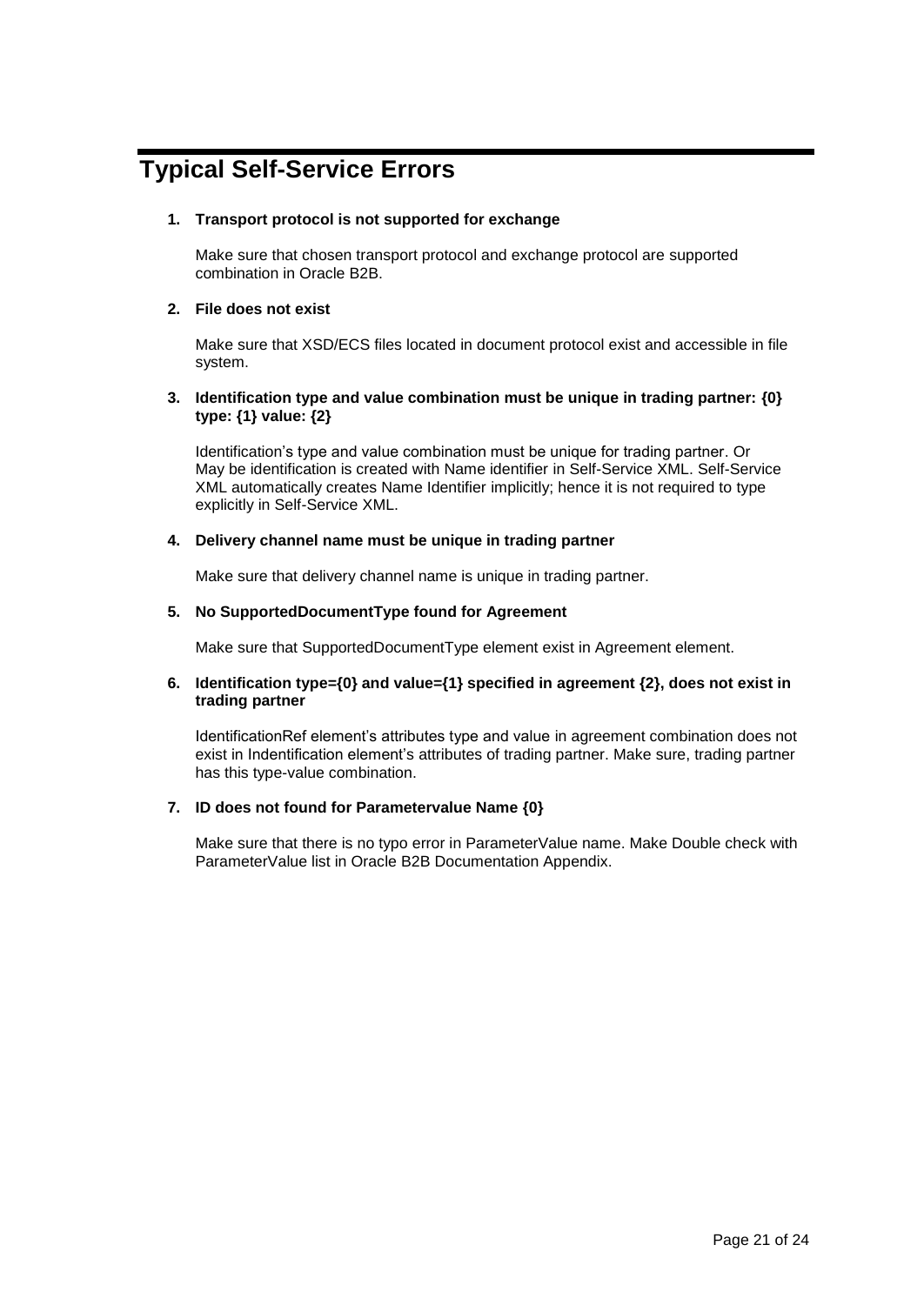# <span id="page-21-0"></span>**FAQ**

**1. What are the formats can be used to give value for name attribute in Identification element?**

Three, For instance, consider *EDI Interchange ID,* following are the formats used to create identification.

```
1. <Identification name="InterchangeID" value="Acme" /> 
2. <Identification name="itype-InterchangeID" value="Acme" />
3. <Identification name="EDI Interchange ID" value="Acme" />
```
# **2. Do we need to specify as IdentificationRef in agreement for all the Identification in TradingPartner Element?**

No. IdentificationRef list is subset of Identification list.

### **3. Do we need to specify mandatorily output folder for Self-Service Utility?**

No.

#### **4. Does only relative path allowed to specify XSD and ECS file?**

No. Absolute path also allowed locating XSD and ECS file. Absolute path has to start with forward slash (/). Hence, in windows box, XSD / ECS have to be located in same drive.

#### **5. Does Self-Service utility validates Self-service XML before converting to Oracle B2B metadata?**

Yes. All the XSD validation error found in Self-Service XML listed.

### **6. What are the elements not possible to create using Self-Service?**

Callout.xml, types.xml, User element, and system properties are not possible to create using Self-Service. Oracle B2B UI provides easy way to configure this and most of the user experience these objects get created one time and get reused.

### **7. Is it possible to create only document protocol details?**

Yes.

### **8. Is it possible to create only trading partner details?**

No. Trading partner details need document protocol details to create SupportedDocumentDefinition. Hence, Document protocol details have to exist in to create trading partner details. Similarly, agreement creation needs trading partner and document protocol details.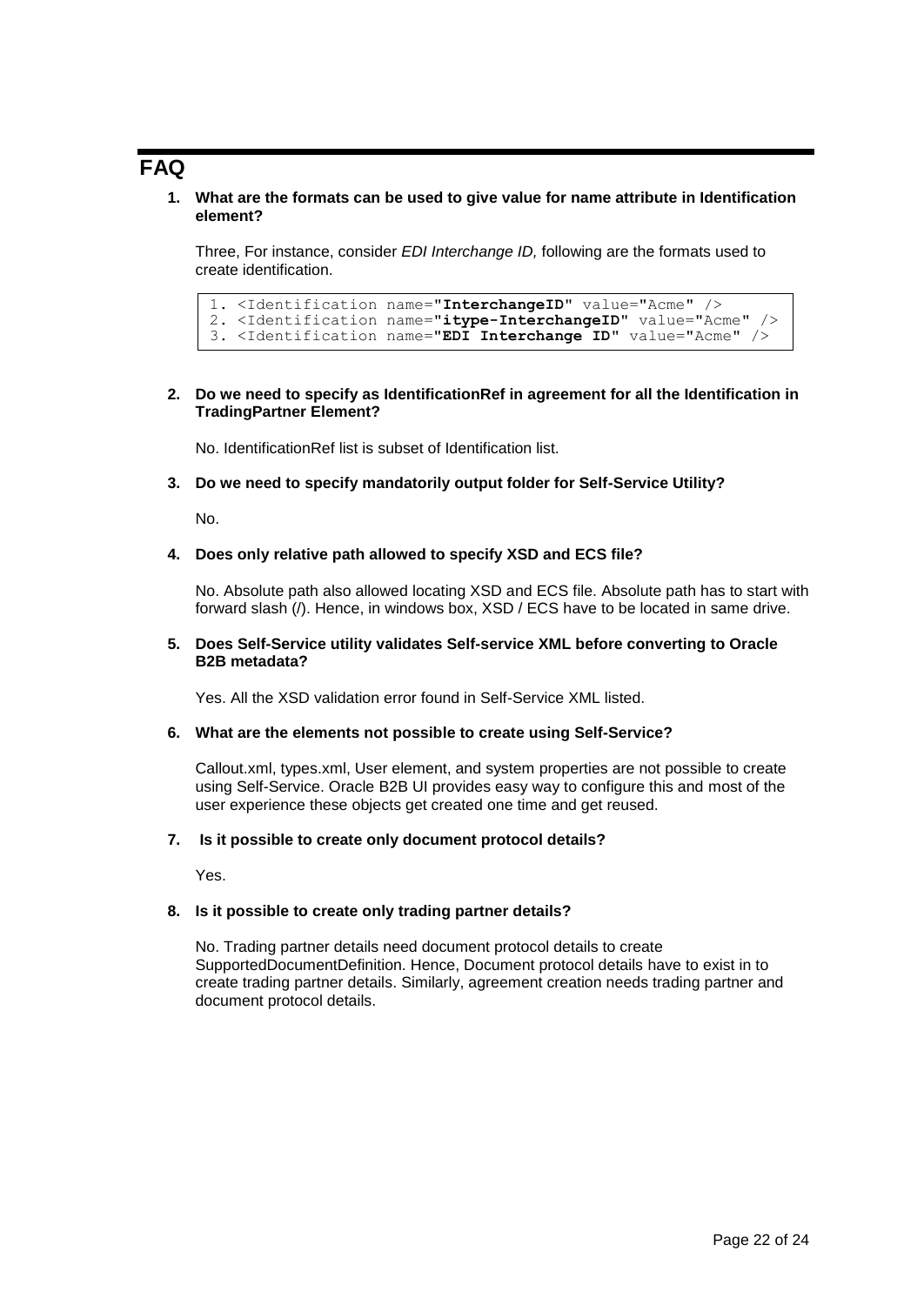# <span id="page-22-0"></span>**Reference Information**

# **Links**

# **Oracle B2B**

http://www.oracle.com/technology/products/integration/b2b/index.html

# **Oracle B2B Forum**

Forum: http://forums.oracle.com/forums/forum.jspa?forumID=242

# **Fusion Middleware**

http://www.oracle.com/technology/products/middleware/index.html

# **Service-Oriented Architecture**

http://www.oracle.com/technologies/soa/index.html

# **Oracle B2B 11g Self-Service Appendix**

http://download.oracle.com/docs/cd/E14571\_01/integration.1111/e10229/app\_sel fservice.htm